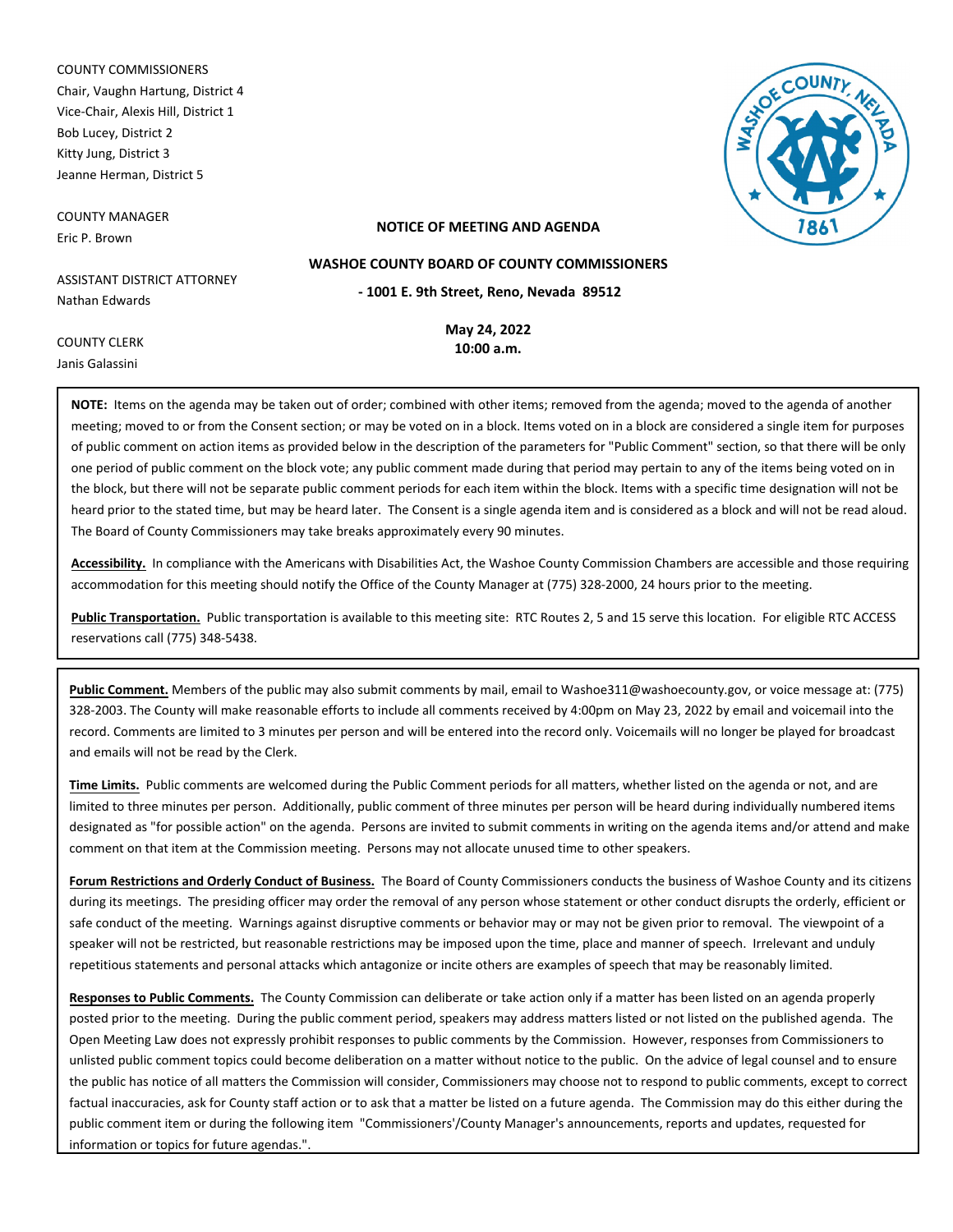Board of County Commissioners Meeting - May 24, 2022

Pursuant to NRS 241.020, the Agenda for the Board of County Commissioners has been posted at the following locations: Washoe County Administration Building (1001 E. 9th Street, Bldg. A), Washoe County Courthouse-Second Judicial District Court (75 Court Street), Reno City Hall - Clerk's Office (1 E. 1st Street); Sparks Justice Court (1675 East Prater Way); www.washoecounty.gov/bcc/board\_committees/ and https://notice.nv.gov.

Although no longer required under NRS 241.020, the agenda has been physically posted at the following locations: Washoe County Courthouse-Second Judicial District Court (75 Court Street), Reno City Hall - Clerk's Office (1 E. 1st Street), Sparks Justice Court (1675 East Prater Way).

Support documentation for the items on the agenda, provided to the Washoe County Board of Commissioners is available to members of the public at the County Manager's Office (1001 E. 9th Street, Bldg. A, 2nd Floor, Reno, Nevada) Erick Willrich, Assistant to the County Manager, (775) 328-2000 and on Washoe County's website www.washoecounty.gov/bcc <http://www.washoecounty.gov/bcc>

### **10:00 a.m.**

- 1. Salute to the flag.
- 2. Roll call.
- 3. Appearance and Presentation by Dr. Krishna Pagilla, PHD and University of Nevada Reno team, with an update on Investigations of SARS-CoV-2 Prevalence and Variants through Wastewater Surveillance. FOR DISCUSSION ONLY

*Attachments:* Washoe [County BCC May 24 Update Presentation - Final KP](http://washoe-nv.legistar.com/gateway.aspx?M=F&ID=88449d22-fa48-4662-857f-aca595c6dc8b.pdf)

- 4. Appearance and Presentation by Mitch Fink, P.E. of a quarterly update on traffic related items in Unincorporated Washoe County as requested by the Board of County Commissioners. FOR DISCUSSION ONLY
- 5. Public Comment. Comment heard under this item will be limited to three minutes per person and may pertain to matters both on and off the Commission agenda. The Commission will also hear public comment during individual action items, with comment limited to three minutes per person. Comments are to be made to the Commission as a whole.
- 6. Commissioners'/County Manager's announcements, reports and updates to include boards and commissions updates, requests for information or topics for future agendas. (No discussion among Commissioners will take place on this item.)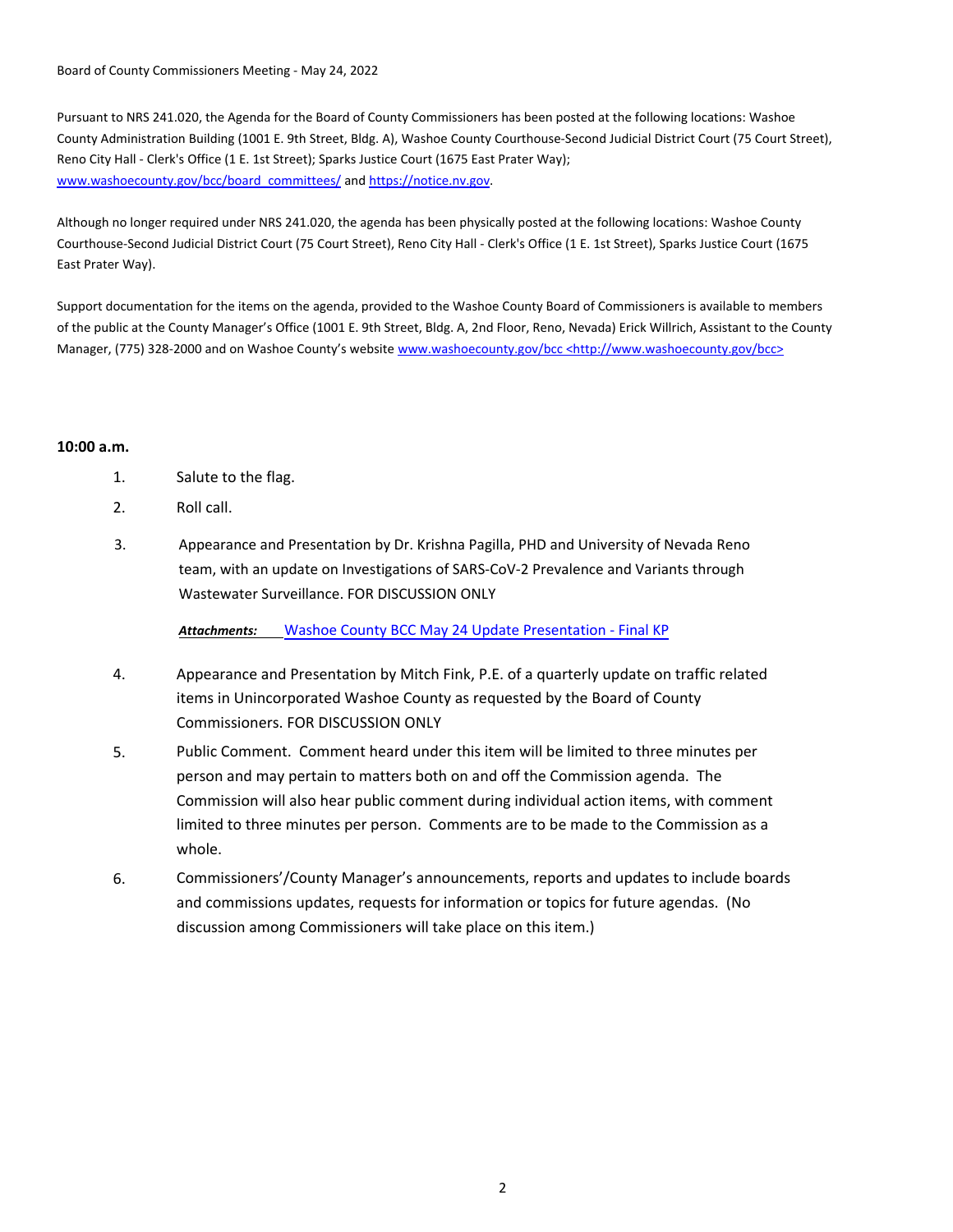## **7. Consent Items. (FOR POSSIBLE ACTION)**

Approval of minutes for the Board of County Commissioners' regular meetings of April 12, 2022; April 19, 2022; and April 26, 2022. Clerk. (All Commission Districts.) FOR POSSIBLE ACTION 7.A.1.

[2022-04-12 W](http://washoe-nv.legistar.com/gateway.aspx?M=F&ID=92440372-2053-4ca9-8cc2-dd3403566ca9.pdf) [2022-04-19 W](http://washoe-nv.legistar.com/gateway.aspx?M=F&ID=99e4b3a3-5e9c-4c47-a122-700df808fb96.pdf) [2022-04-26 W](http://washoe-nv.legistar.com/gateway.aspx?M=F&ID=60e7d644-cc08-47c9-a8c9-fc2f2c842fe3.pdf) *Attachments:*

- Recommendation to 1) approve roll change requests, pursuant to NRS 361.765 and/or NRS 361.768, for errors discovered on the 2018/2019, 2019/2020, 2020/2021 and 2021/2022 secured and unsecured tax rolls 2) authorize Chair to execute the changes described in Exhibits A and B and 3) direct the Washoe County Treasurer to correct the error(s). [cumulative amount of decrease to all taxing entities \$77,140.52]. Assessor. (Commission Districts 1, 2, 3, 4) FOR POSSIBLE ACTION 7.B.1.
	- [BCC 5/24/22 Assessor Staff Report Roll Change Requests](http://washoe-nv.legistar.com/gateway.aspx?M=F&ID=5074f568-2235-4c67-9d18-ca147e8b3bdc.docx) [BCC 5/24/22 - Assessor - Exhibit A](http://washoe-nv.legistar.com/gateway.aspx?M=F&ID=b0763cf3-fef3-497d-a330-6225d586d242.pdf) [BCC 5/24/22 - Assessor - Exhibit B](http://washoe-nv.legistar.com/gateway.aspx?M=F&ID=e13f084b-1056-43a1-a1dc-9cae1501dc4d.pdf) *Attachments:*
- Recommendation to 1) approve roll change requests, pursuant to NRS 361.765 and/or NRS 361.768, for errors discovered on the 2020/2021 and 2021/2022 secured tax roll 2) authorize Chair to execute the changes described in Exhibits A and B and 3) direct the Washoe County Treasurer to correct the error(s). [cumulative amount of decrease to all taxing entities \$2,830.19]. Assessor. (Commission District 4) FOR POSSIBLE ACTION 7.B.2.

[BCC 5/24/22 - Assessor - Staff Report Roll Change Requests NBC](http://washoe-nv.legistar.com/gateway.aspx?M=F&ID=736bbfba-877e-4924-b80f-906b510daa8a.docx)  DQBC [BCC 5/24/22 - Assessor - NBC DQBC Exhibit A](http://washoe-nv.legistar.com/gateway.aspx?M=F&ID=cb612df6-091e-4a2c-8d94-8b35209f7b1e.pdf) [BCC 5/24/22 - Assessor - NBC DQBC Exhibit B](http://washoe-nv.legistar.com/gateway.aspx?M=F&ID=3cee0df9-b9a7-4349-ae4e-ec9496220548.pdf) *Attachments:*

Recommendation to 1) approve roll change requests, pursuant to NRS 361.765 and/or NRS 361.768, for errors discovered on the 2018/2019, 2019/2020, 2020/2021 and 2021/2022 unsecured tax roll 2) authorize Chair to execute the changes described in Exhibit A and 3) direct the Washoe County Treasurer to correct the error(s). [cumulative amount of decrease to all taxing entities \$229,502.15]. Assessor. (All Commission Districts.) FOR POSSIBLE ACTION 7.B.3.

> [BCC 5/24/22 - Assessor - Staff Report Roll Change Requests](http://washoe-nv.legistar.com/gateway.aspx?M=F&ID=f3ec0e3e-d47a-4a81-be8e-ba00869f0219.docx)  Personal Property [BCC 5/24/22 - Assessor - Exhibit A Roll Change Requests Personal](http://washoe-nv.legistar.com/gateway.aspx?M=F&ID=d5324b58-5a4b-43de-8d06-643d799c0160.pdf)  **Property** *Attachments:*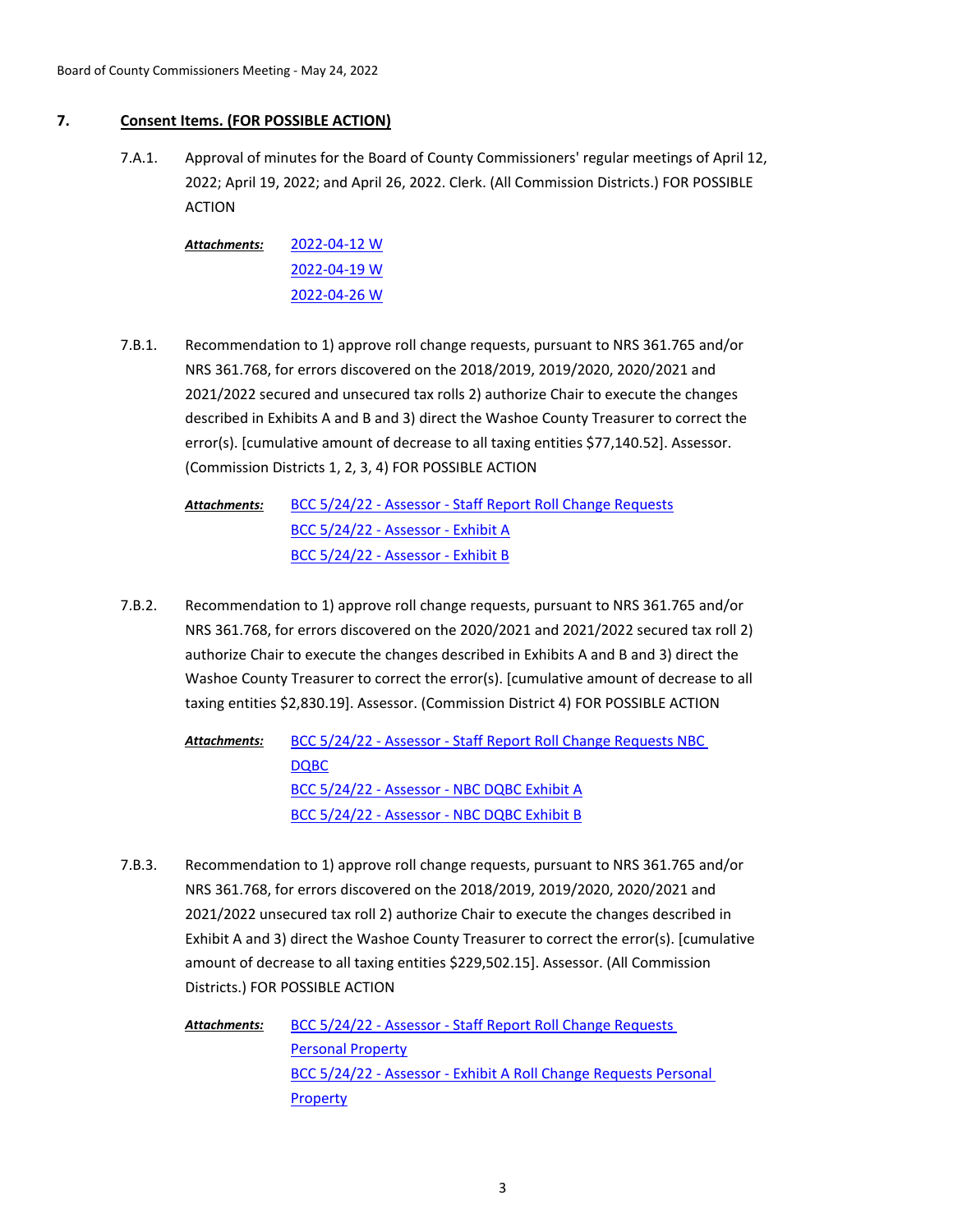Recommendation to approve adjustments ranging from \$1.25 to \$3.00 additional per hour to the current pay structure for non-represented Seasonal job classifications Seasonal Pool Manager (class code 4013), Seasonal Lifeguard (class code 4015), and Seasonal Sr. Lifeguard (class code 4014) within the Community Services Department (CSD), retroactive to February 1 of FY 21/22 and ending in FY 24/25, as a result of wage increases by other local municipalities; and authorize Human Resources to make the necessary changes. [Salary increases will be absorbed within CSD Operations Division current fiscal year budget]. Community Services. (All Commission Districts.) FOR POSSIBLE ACTION 7.C.1.

[BCC 05-24-22 - Staff Report - Parks seasonal salary adjustments](http://washoe-nv.legistar.com/gateway.aspx?M=F&ID=17a57b2a-4b12-45bb-8569-21e8783446c0.doc) [BCC 05-24-22 - Parks Seasonal salary adjustments - comparison](http://washoe-nv.legistar.com/gateway.aspx?M=F&ID=e3c6a87b-38cd-4dc3-ae00-1572a00e5187.pdf) *Attachments:*

Recommendation, pursuant to NRS 278.0262(c) and related authorities, to appoint Francine Donshick, current member of the Washoe County Planning Commission, to the Truckee Meadows Regional Planning Commission for a term beginning July 1, 2022 and ending June 30, 2025; or until such time as a successor is appointed, whichever occurs first. The current list of Regional Planning Commission alternates approved by the Board of County Commissioners are: First Alternate: Francine Donshick, Second Alternate: Larry Peyton; Third Alternate: Pat Phillips, Fourth Alternate: Michael Flick. Community Services. (All Commission Districts.) FOR POSSIBLE ACTION 7.C.2.

[BCC 5-24-22 - Staff Report - Regional Planning Commission](http://washoe-nv.legistar.com/gateway.aspx?M=F&ID=d9d3ea4a-dcaf-43fc-ab07-6bbd92a633e9.doc)  Appointment [BCC 5-24-22- Attachment A - Francine Donshick - PC Application](http://washoe-nv.legistar.com/gateway.aspx?M=F&ID=9323698d-68f1-4415-a840-c561deeaeaf8.pdf)  2020 *Attachments:*

Recommendation to approve budget amendments totaling an increase of [\$124,800; no county match] in both revenue and expenses to FY22 National Environmental Health Association (NEHA) Maintenance and Advancement retroactive to February 1, 2022 through December 31, 2024 and direct the Comptroller's Office to make appropriate budget amendments. Health District. (All Commission Districts.) FOR POSSIBLE ACTION 7.D.1.

> [NEHA Maintenance and Advancement - 05-24-2022 -](http://washoe-nv.legistar.com/gateway.aspx?M=F&ID=64efa93f-6a89-4d0b-858e-cd77c5b97c8c.doc)  REVISED.doc [Maintenance and Advancement Award Letter.pdf](http://washoe-nv.legistar.com/gateway.aspx?M=F&ID=5303b5b0-09b4-40b9-a7b5-df1c01b12f46.pdf) *Attachments:*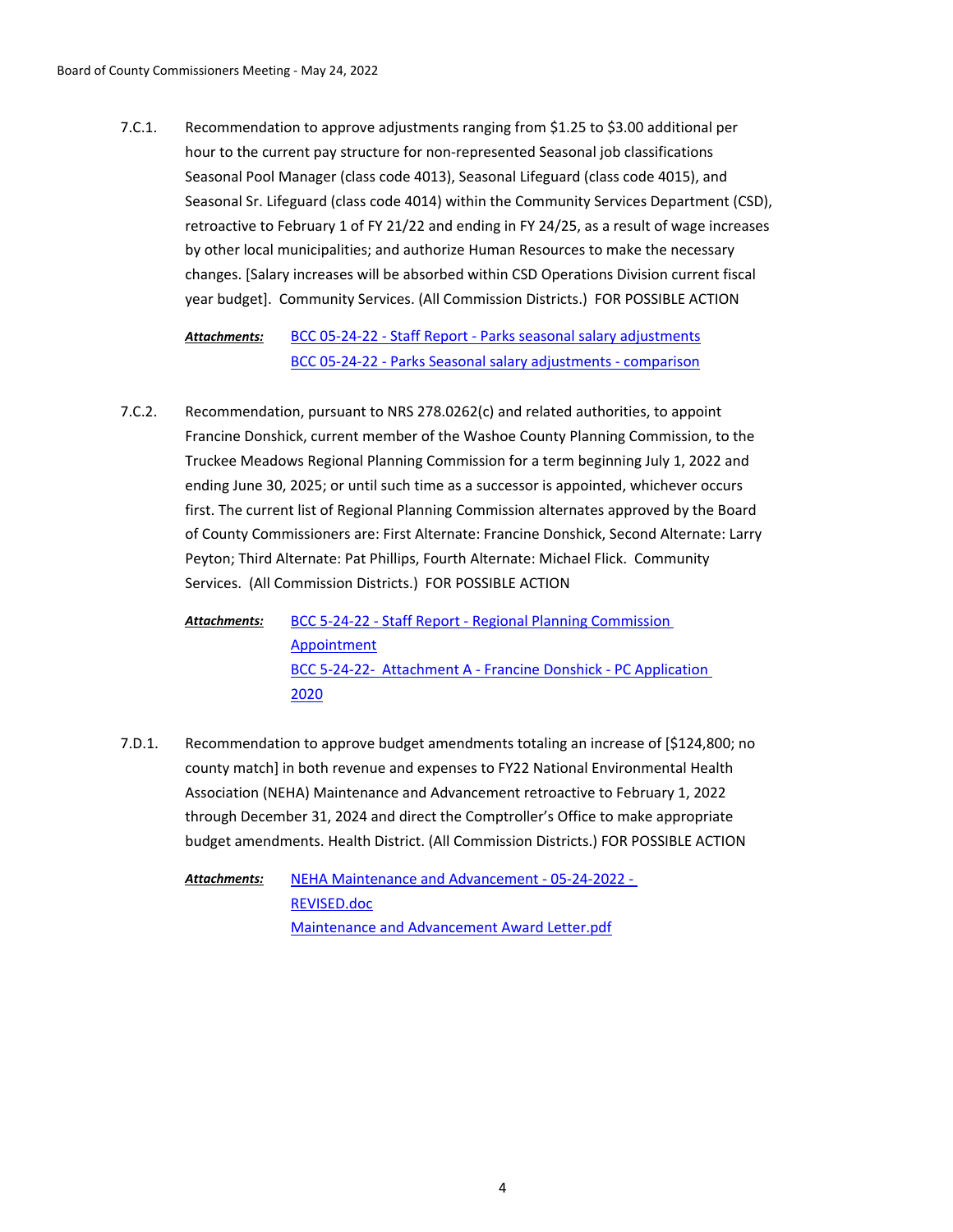Recommendations to approve the purchase of services for [\$125,900.40] with Social Entrepreneurs, Inc. (SEI) to establish an implementation process for the County's behavioral health crisis response system for the period June 20, 2022 through June 30th, 2023. Health District. (All Commission Districts.) FOR POSSIBLE ACTION 7.D.2.

[BCC Staff Report\\_FY22\\_SEI 05-24-22.docx](http://washoe-nv.legistar.com/gateway.aspx?M=F&ID=958eef86-3bc5-4ca3-b3e9-75509e96db0a.docx) [Final SEI Signed PSA Exh.B Sole Source 4.14.22.pdf](http://washoe-nv.legistar.com/gateway.aspx?M=F&ID=aef6c50b-c379-4c95-a08f-57930c895795.pdf) *Attachments:*

Recommendation to approve the appointment of Division Chief Chris Ketring to fill an unexpired term left by Deputy Fire Chief Alex Kukulus for the Washoe County At-Large position to expire on June 30, 2023 for the 911 Emergency Response Advisory Committee. Manager's Office. (All Commission Districts.) FOR POSSIBLE ACTION 7.E.1.

*Attachments:* [E911 Committee Staff Report](http://washoe-nv.legistar.com/gateway.aspx?M=F&ID=f92b6e1f-6bf1-4aee-831d-924708c51969.docx)

Recommendation to approve, pursuant to NRS 244.1505, Commission District Special Fund disbursement in the amount of [\$15,000.00] for Fiscal Year 2021-2022; District 4 Commissioner Vaughn Hartung recommends a [\$5,000.00] grant to Urban Roots -- a non-profit organization created for religious, charitable or educational purposes -- to support the program's efforts to connect community members to the food they eat through garden-based educational programming; and a [\$10,000.00] grant to the James D. Hoff Peace Officer Memorial -- a nonprofit organization created for charitable, religious, or educational purposes -- to aid in the maintenance of the James D. Hoff Peace Officer Memorial site featuring names of fallen police officers, support ongoing efforts to enshrine and memorialize fallen officers, and conduct annual memorial ceremonies; approve Resolutions necessary for same; and direct the Comptroller's Office to make the necessary disbursements of funds. Manager's Office. (Commission District 4.) FOR POSSIBLE ACTION 7.E.2.

[Staff Report - Urban Roots & James Hoff \(AW EDITS\)](http://washoe-nv.legistar.com/gateway.aspx?M=F&ID=f135c295-c9fe-4f39-a984-619292dc6815.doc) [Resolution Urban Roots](http://washoe-nv.legistar.com/gateway.aspx?M=F&ID=b4f7aa71-2028-42ef-809b-a950fd67e595.docx) [Resolution James D Hoff Peace Officer Memorial](http://washoe-nv.legistar.com/gateway.aspx?M=F&ID=172f0300-9c33-402c-bf53-b2661ac56ade.docx) *Attachments:*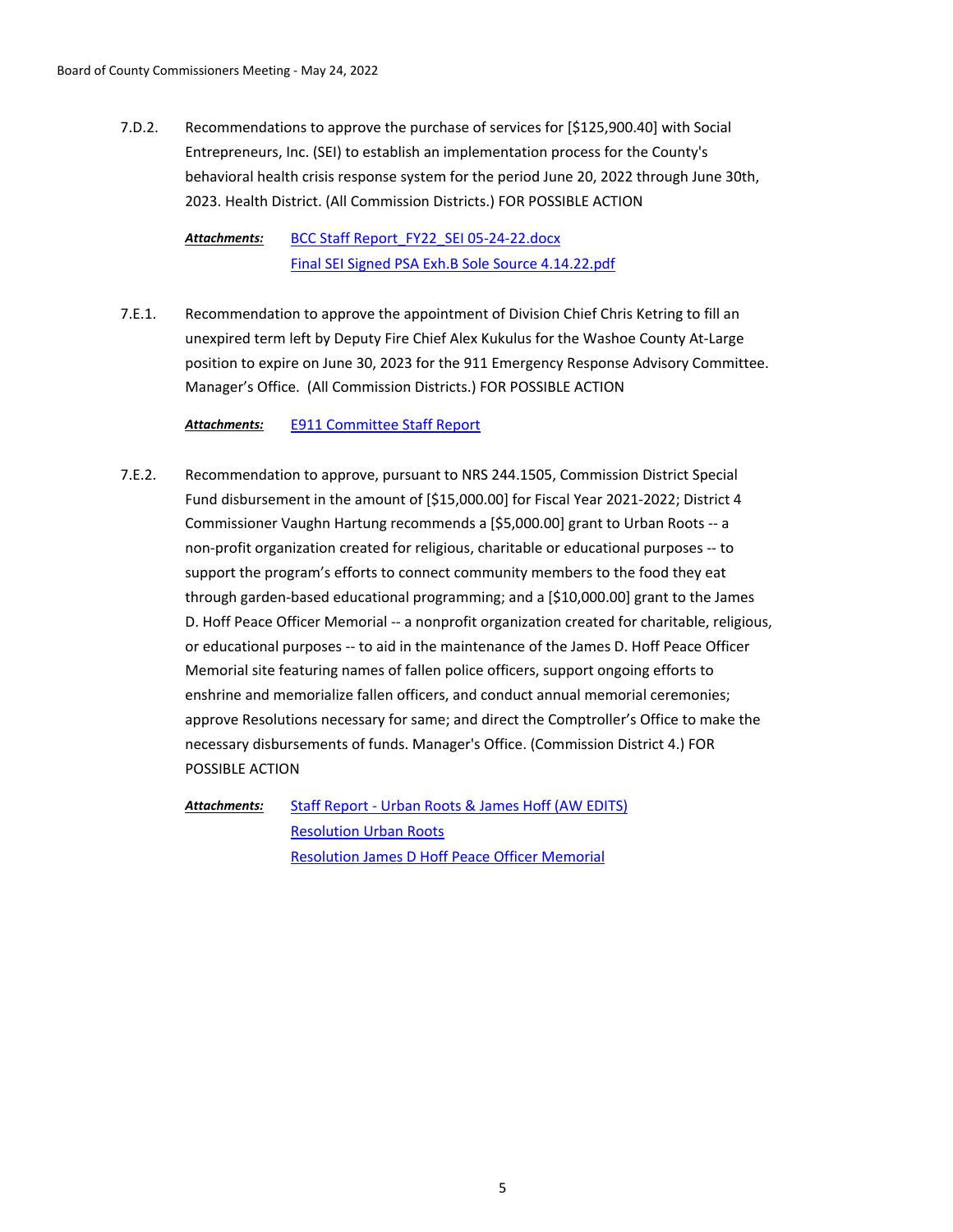Recommendation to approve the Gerlach Trail Initiative Technical Assistance Grant awarded by National Park Services (NPS), Rivers, Trails, and the Conservation Assistance (RTCA) Program, which will be used to create a multi-use, year-round, trail that winds along the edge of the playa through dunes, wetlands and sagebrush, traversing from near Highway 447 to County Route 34 to Gerlach Road in the amount of [\$0, technical assistance, estimated value of \$15,000 (no county match)], with a project period from June 1, 2022 - May 31, 2023. Manager's Office. (Commission District 5.) FOR POSSIBLE ACTION 7.E.3.

#### BCC 5-24-22 Gerlach Trail Initiative Acceptance [Gerlach Trail Initiative](http://washoe-nv.legistar.com/gateway.aspx?M=F&ID=fa3a573e-1d7c-4bbb-bc24-9ad384afb3a1.pdf) *Attachments:*

Recommendation to accept a grant award amendment increasing the funding by [\$20,000 to a new total award amount of \$117,603 with no county match] from the State of Nevada Department of Health and Human Services for toxicology expenses relating to the Overdose to Action (OD2A) program, retroactive from September 1, 2021 through August 31, 2022, and authorize the Chief Medical Examiner & Coroner of the Washoe County Regional Medical Examiner's Office to sign the award, and direct the Comptroller's Department to make the necessary budget amendments. Regional Medical Examiner. (All Commission Districts.) FOR POSSIBLE ACTION 7.F.1.

[BCC 05/24/2022 - Regional Medical Examiner - OD2A Grant](http://washoe-nv.legistar.com/gateway.aspx?M=F&ID=d0c52589-3be6-4f55-b66f-63c6aaa4482a.docx)  Amendment.docx [Regional Medical Examiner - OD2A Grant Amendment](http://washoe-nv.legistar.com/gateway.aspx?M=F&ID=6ebf5f1a-f61e-4485-acc9-98836764fd74.pdf)  Documents.pdf *Attachments:*

Recommendation to approve expenditures in excess of \$100,000 each to Brooklyn Forensics LLC, ML Forensic Consulting LLC, and Leonardo Roquero MD PLLC for forensic pathology services in both Fiscal Year 2022 and Fiscal Year 2023. Regional Medical Examiner. (All Commission Districts.) FOR POSSIBLE ACTION 7.F.2.

*Attachments:* [BCC 05/24/2022 - Regional Medical Examiner - Expenditures.docx](http://washoe-nv.legistar.com/gateway.aspx?M=F&ID=06358374-fcf4-4766-90b3-19a1d9eb1a42.docx)

Recommendation to approve a resolution (R22-64) setting forth fees [estimated to generate an additional \$65,000 in Fiscal Year 2023], effective July 1, 2022, to be charged and collected for services provided by the Washoe County Regional Medical Examiner's Office. Regional Medical Examiner. (All Commission Districts.) FOR POSSIBLE ACTION 7.F.3.

> [BCC 05/24/2022 - Regional Medical Examiner - Resolution to Set](http://washoe-nv.legistar.com/gateway.aspx?M=F&ID=1272a2c9-c575-40f1-bb44-d4ecb948f2ce.docx)  Fees [\$65,000] [Fee Schedule Comparison - Regional Medical Examiner.pdf](http://washoe-nv.legistar.com/gateway.aspx?M=F&ID=c53bbe65-fec9-4cc1-a334-ff14efc6e529.pdf) [Resolution to Set Fees - Regional Medical Examiner.docx](http://washoe-nv.legistar.com/gateway.aspx?M=F&ID=4dcd4ca1-9cba-4d95-b2f2-774de0f3e18a.docx) *Attachments:*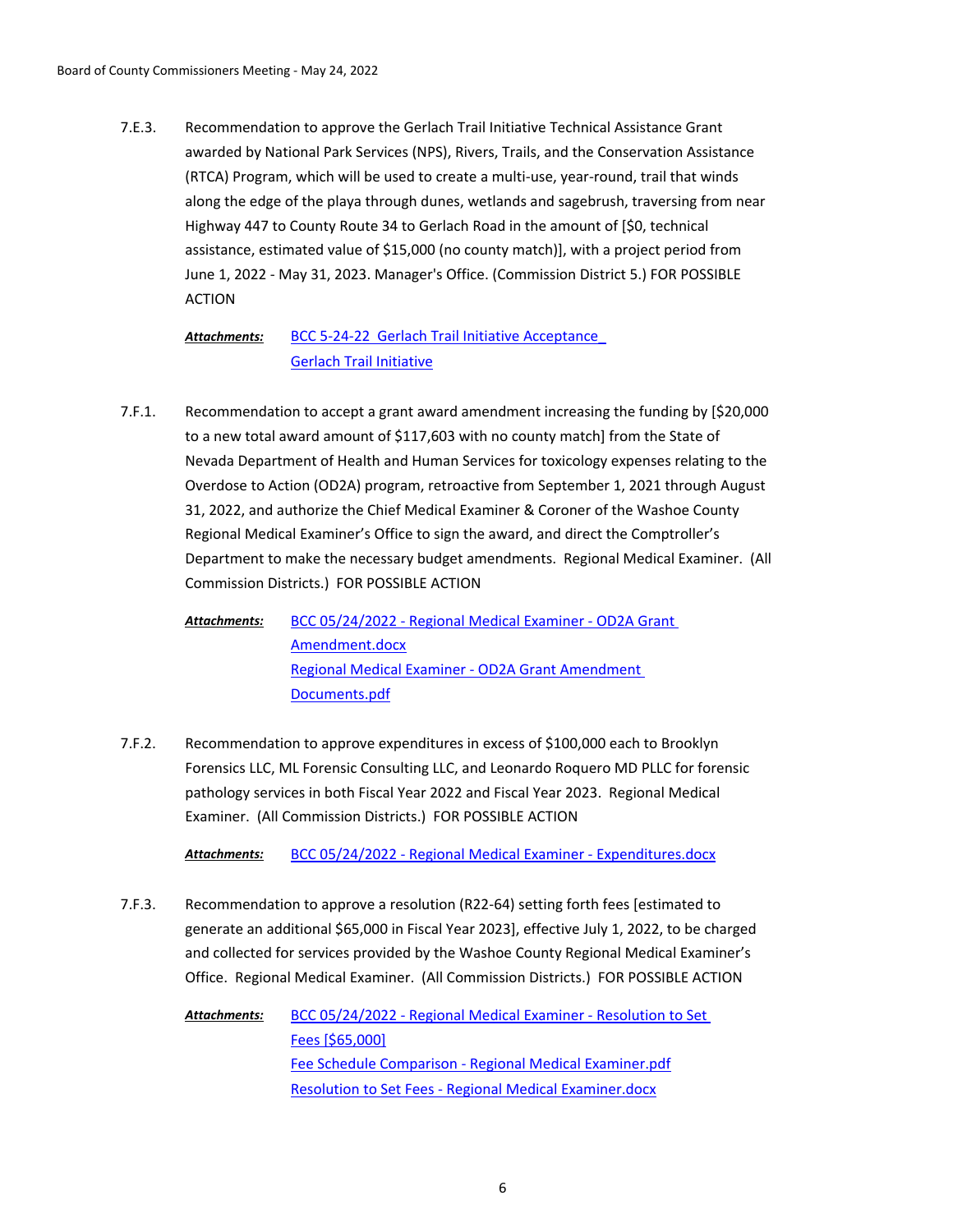Recommendation to approve the sub-grant award # 2019-SAKI-04 between the Nevada Office of the Attorney General and Washoe County Sheriff's Office Forensic Science Division to allow the DNA Section to outsource the testing and analysis of sexual assault kits in the total amount of [\$100,000.00; \$92,638.00 for testing; \$7,362.00 for related reviewing overtime costs] for the retroactive period of April 7, 2022 through September 30, 2022. If approved, direct Comptroller's Office to make appropriate budget amendments. Sheriff. (All Commission Districts.) FOR POSSIBLE ACTION 7.G.1.

#### [BCC 05-24-22 - Sheriff - AG SAKI Funding \[\\$100,000\]](http://washoe-nv.legistar.com/gateway.aspx?M=F&ID=9a5a049b-0384-4769-8e54-fa0ecd73ecd9.doc) [WCSO 2019 SAKI Award Document](http://washoe-nv.legistar.com/gateway.aspx?M=F&ID=c4553266-e45b-4305-94b8-1be161c02daa.pdf) *Attachments:*

Recommendation to approve Security Agreement between the Reno Rodeo Association and the County of Washoe on behalf of Washoe County Sheriff's Office to provide uniformed Deputy Sheriffs for security [Estimated \$115,000 Annual Security Costs Reimbursed] during Reno Rodeo events occurring for the period of June 15, 2022, through the last day of the Reno Rodeo 2024 performance. Sheriff. (All Commission Districts.) FOR POSSIBLE ACTION 7.G.2.

#### [BCC 05-24-22 Sheriff - Reno Rodeo Security Contract 2022-2024](http://washoe-nv.legistar.com/gateway.aspx?M=F&ID=822d0058-bb00-44ff-9f9c-c08f113d118f.doc) [Reno Rodeo Security Agreement](http://washoe-nv.legistar.com/gateway.aspx?M=F&ID=b992550f-d2c1-470d-80a8-a493ced69d66.pdf) [Reno Rodeo Operating Plan](http://washoe-nv.legistar.com/gateway.aspx?M=F&ID=5ab19495-46d6-4876-9ea8-9e3ba90c612e.pdf) *Attachments:*

Recommendation to accept a Nevada Division of Emergency Management grant award [amount not to exceed \$16,978.00, no County match required] as administered through the State of Nevada, Office of the Military, Division of Emergency Management, Federal FY 2018 project number 97067.18-3000, to the Washoe County Sheriff's Office Special Operations Division Cyber Crimes Unit to cover the cost of training for the retroactive grant term of September 1, 2018 through June 30, 2022 and if approved, direct the Comptroller's Office to make the necessary budget amendments. Sheriff. (All Commission Districts.) FOR POSSIBLE ACTION 7.G.3.

[BCC 05-24-22 - Sheriff - DEM Cyber Training Grant \[\\$16,978.00\]](http://washoe-nv.legistar.com/gateway.aspx?M=F&ID=6539a5db-aea9-4551-ae00-151f4ace1832.doc) [DEM Cyber Training Award Doc](http://washoe-nv.legistar.com/gateway.aspx?M=F&ID=caad0c59-9cde-4b25-bc20-a0ef917bb3c6.pdf) *Attachments:*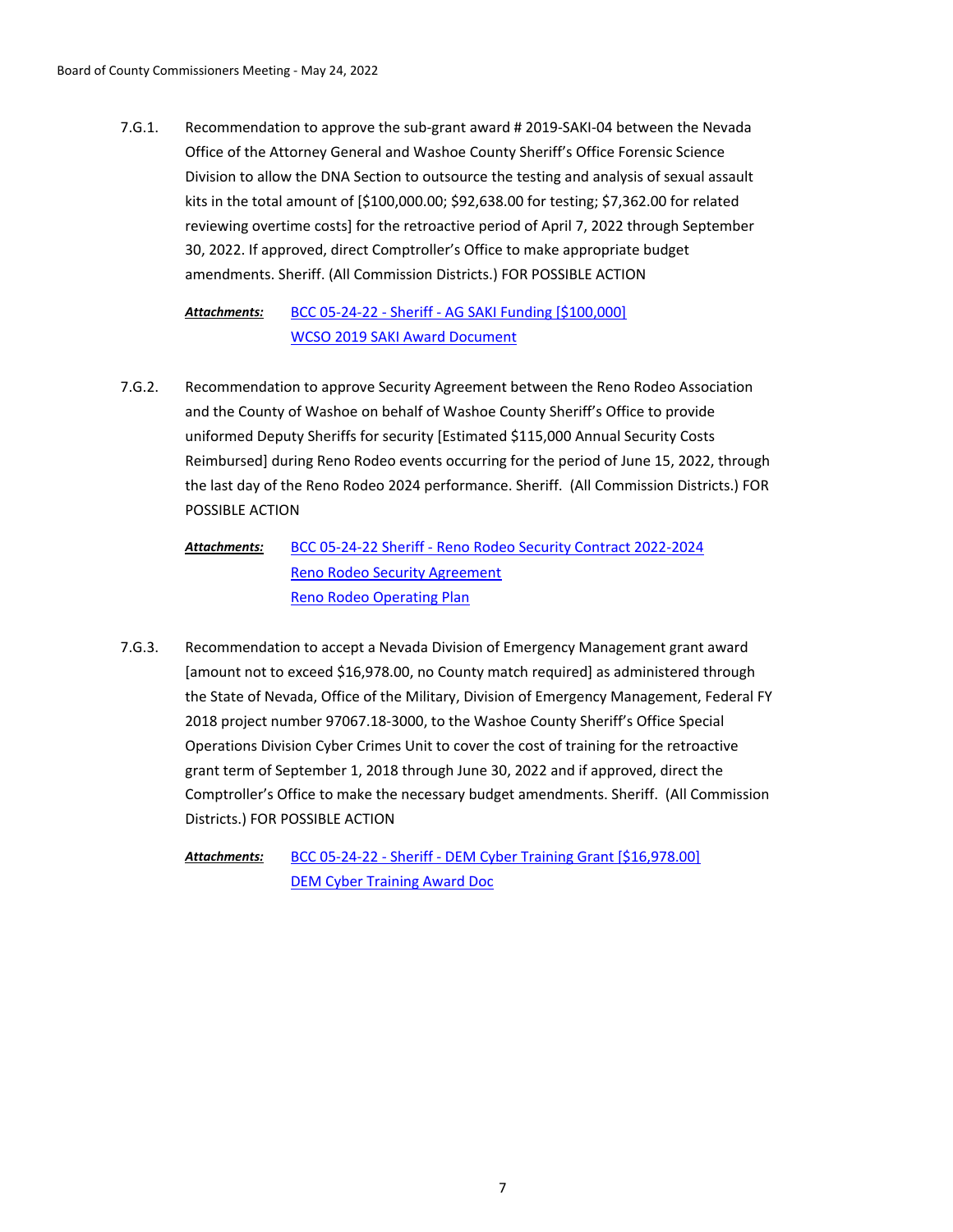Recommendation to accept a Nevada Division of Emergency Management grant award [amount not to exceed \$16,999.00, no County match required] as administered through the State of Nevada, Office of the Military, Division of Emergency Management, Federal FY 2018 project number 97067.18-3000, to the Washoe County Sheriff's Office Special Operations Division Cyber Crimes Unit for the purchase of a forensic workstation for the retroactive grant term of September 1, 2018 through June 30, 2022 and if approved, direct the Comptroller's Office to make the necessary budget amendments. Sheriff. (All Commission Districts.) FOR POSSIBLE ACTION 7.G.4.

[BCC 05-24-22 - Sheriff - DEM Cyber Workstation Grant](http://washoe-nv.legistar.com/gateway.aspx?M=F&ID=47e30c6f-a410-457f-867e-2de0c0cb6762.doc)  [\$16,999.00] [DEM Cyber Workstation Award Doc](http://washoe-nv.legistar.com/gateway.aspx?M=F&ID=ef6352ad-98e0-4214-aa84-cfecbacd5834.pdf) *Attachments:*

Recommendation to accept a Nevada Division of Emergency Management grant award [amount not to exceed \$4,153.58, no County match required] as administered through the State of Nevada, Office of the Military, Division of Emergency Management, Federal FY 2018 project number 97067.18-3000, to the Washoe County Sheriff's Office Bomb Unit for the purchase of equipment for the Consolidated Bomb Team for the retroactive grant term of September 1, 2018 through June 30, 2022 and if approved, direct the Comptroller's Office to make the necessary budget amendments. Sheriff. (All Commission Districts.) FOR POSSIBLE ACTION 7.G.5.

[BCC 05-24-22 - Sheriff - DEM Bomb Day Boxes Grant \[\\$4,153.58\]](http://washoe-nv.legistar.com/gateway.aspx?M=F&ID=e072b92a-bb8c-4a4c-ab9e-af5032bf8bbe.doc) [DEM Bomb Day Boxes Award Doc](http://washoe-nv.legistar.com/gateway.aspx?M=F&ID=b684c242-3377-4422-b293-c33bf7635430.pdf) *Attachments:*

Recommendation to approve a Resolution R22-58 in support of Washoe County joining the American Association of Retired Persons (AARP) Network of Age Friendly States and Communities; and if approved, authorize the Chairman to execute the Letter of Commitment. Human Services Agency. (All Commission Districts.) FOR POSSIBLE ACTION 7.H.1.

[BCC 05-24-22 TMP6098 Approve AARP Resolution R22-58](http://washoe-nv.legistar.com/gateway.aspx?M=F&ID=dba30846-6e32-4885-91d2-6dcddb7475a8.docx) [TMP6098 AARP Resolution](http://washoe-nv.legistar.com/gateway.aspx?M=F&ID=1fecdd5b-63b4-438c-b463-603375e487d5.docx) [TMP6098 AARP\\_Age-friendly Community](http://washoe-nv.legistar.com/gateway.aspx?M=F&ID=86f26bbf-e2c6-40e1-a5f2-728db20de708.docx) *Attachments:*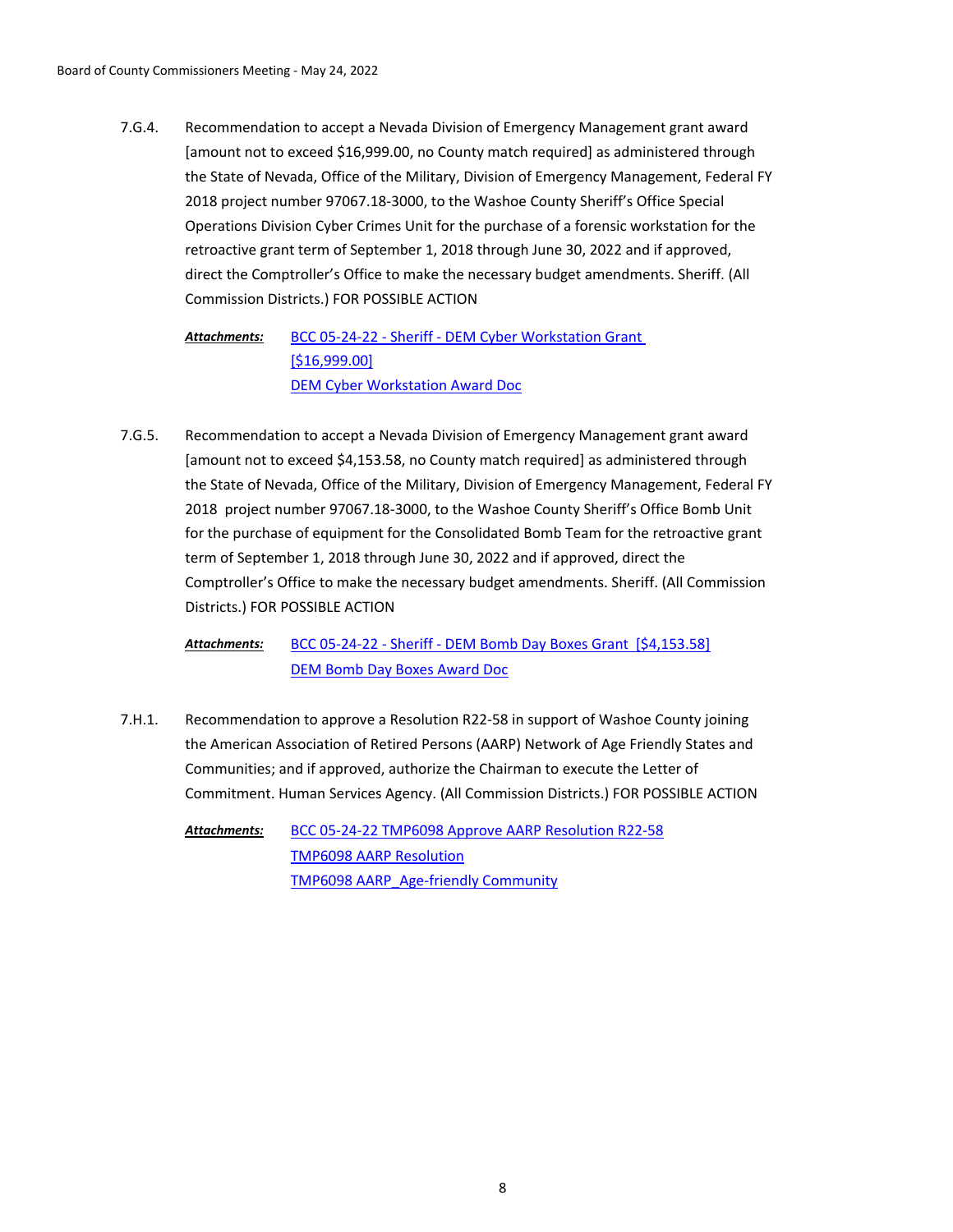Recommendation to approve and execute Resolution directing County Treasurer to give notice of the sale of properties subject to the lien of a delinquent special assessment in the following district: WCAD 32 - Spanish Springs Valley Ranch Rd, parcels: 076-310-31, 076-310-44, 076-391-23, 076-391-65, 076-690-45, 076-690-46, 076-690-47, 077-230-07, WCAD 37 - Spanish Springs Sewer Phase 1A, parcel: 089-243-07 (additional description of affected parcels contained in Exhibit "A" of attached Resolution.) No Fiscal Impact to the General Fund. Treasurer. (Commission District 4 and 5.) FOR POSSIBLE ACTION 7.I.1.

[22-05-24 BCC\\_SAD Sale](http://washoe-nv.legistar.com/gateway.aspx?M=F&ID=544f6746-c35b-4045-9b24-f0f8325d3a2e.docx) 22-05-24 BCC Resolution SAD Sale [22-05-24 BCC\\_Exhibit A\\_SAD Sale](http://washoe-nv.legistar.com/gateway.aspx?M=F&ID=ccf1c0a2-54e5-4570-ae78-24a9e788bca0.docx) *Attachments:*

## **End of Consent Items**

Recommendation to approve budget amendments totaling an increase of [\$272,727; no county match] in both revenue and expenses to FY22 National Environmental Health Association (NEHA) Capacity Building grant to build capacity for the Environmental Health Safety Food Safety Program retroactive to February 1, 2022 through December 31, 2024 and direct the Comptroller's Office to make the necessary budget amendments. Health District. (All Commission Districts.) FOR POSSIBLE ACTION 8.

[NEHA Capacity Building for Food Safety Program - 05-24-2022 -](http://washoe-nv.legistar.com/gateway.aspx?M=F&ID=b1914742-7b2c-42e5-ade6-269d1ea16b47.doc)  REVISED\_ [Capacity Building - YR1 Amendment - April 2022.pdf](http://washoe-nv.legistar.com/gateway.aspx?M=F&ID=eb4d4a21-27f5-4774-8116-899f34cf727d.pdf) *Attachments:*

Recommendation to approve the revised Pro Tem Justice of the Peace panel for the Justice Courts pursuant to NRS 4.032; and approve same to serve as a list of potential Administrative Enforcement Code hearing Officers pursuant to Washoe County Code 125.225. Human Resources (All Commission Districts.) FOR POSSIBLE ACTION 9.

Attachments: Staff Report ProTem Admin Hearings Officer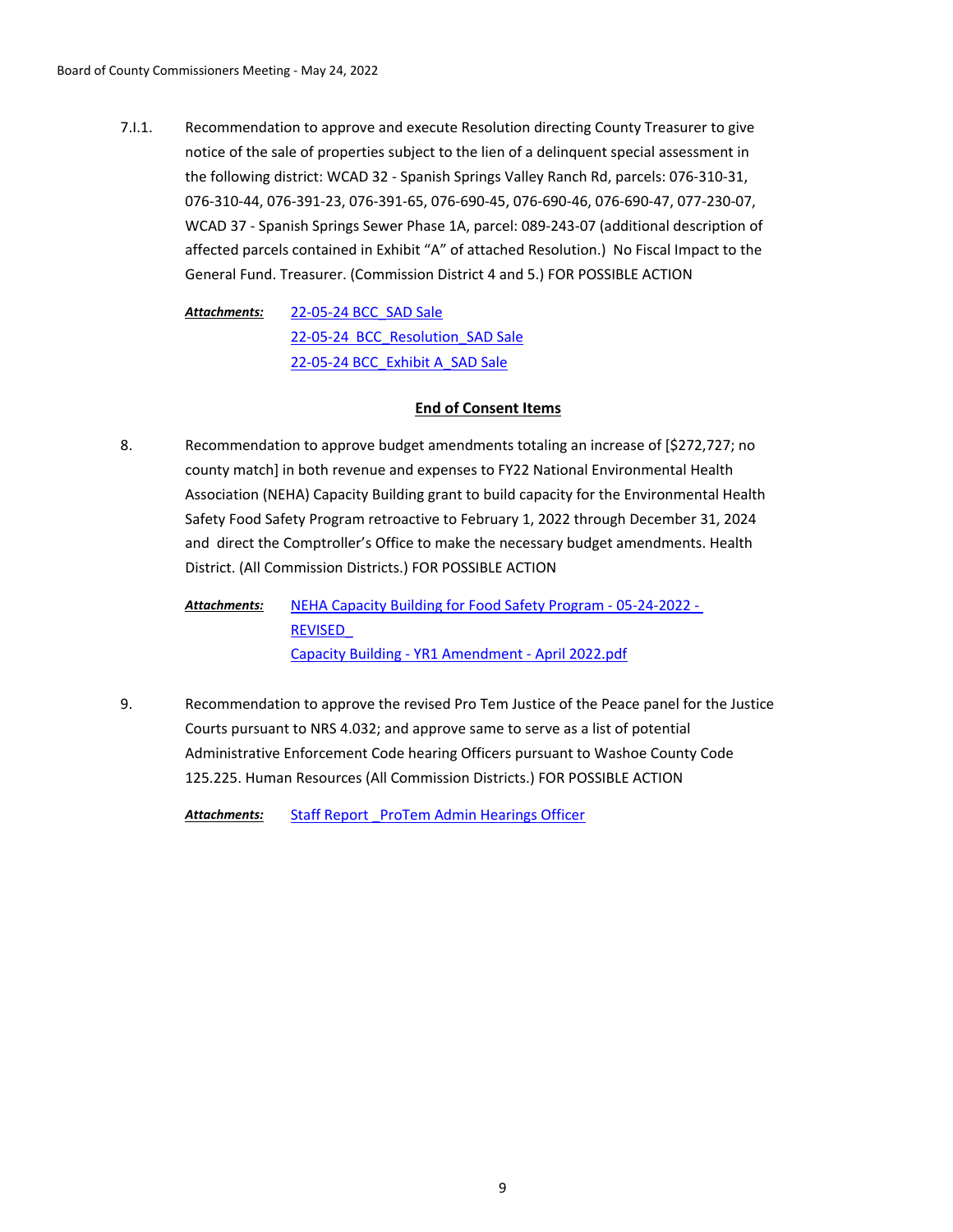Recommendation to approve Cost of Living Adjustments in base wage of 5% effective July 1, 2022 [FY 22/23 estimated fiscal impact \$2,686,204], and 3.5% effective July 1, 2023 [FY 23/24 estimated impact \$2,793,594]; for Unclassified Management and Non-Represented Confidential employees, District Court employees, Justice Courts employees (excluding Justices of the Peace), Juvenile Services employees, and Truckee River Flood Management Authority's Executive Director and General Counsel; and bi-lingual pay changes for Non-Represented Confidential employees [estimated fiscal impact \$-0-]; and standby pay changes for Non-Represented Confidential employees (excluding Division Directors at salary grade T and above), District Court employees, Justice Courts employees (excluding Justices of the Peace), and Juvenile Services employees as outlined in their department Personnel Manuals [estimated fiscal impact \$26,296]. [Estimated total fiscal impact \$5,506,094]. Human Resources (All Commission Districts) FOR POSSIBLE ACTION 10.

*Attachments:* [Conf-Mgt Staff Report 2022](http://washoe-nv.legistar.com/gateway.aspx?M=F&ID=e29d2b72-e678-4b71-81c7-1ddb93abc390.doc)

Recommendation to approve Collective Bargaining Agreements with the Washoe County Alternative Sentencing Officers Association (WCASOA) for the Non-Supervisory and Supervisory bargaining units for the two (2) year period beginning July 1, 2022 including adjustment to pay grade structure for parity with Washoe County District Attorney's Investigator Association salaries; and cost of living adjustments in base wages of 5% effective July 1, 2022 [FY 22/23 estimated fiscal impact \$120,590]; and 3.5% beginning July 1 2023 [FY 23/24 estimated fiscal impact \$135,805]; including updated safety equipment allowance, shift differential, career incentive, instructor differential, POST pay; and approve same cost of living adjustments, and updated safety equipment, career incentive, and POST pay, and for the non-represented Chief Alternative Sentencing Officer [FY 22/23 estimated fiscal impact \$10,434] and [FY 23/24 estimated fiscal impact \$13,289]. [Estimated total fiscal impact \$280,118.]. Human Resources (All Commission Districts.) FOR POSSIBLE ACTION 11.

[WCASOA Staff Report 2022](http://washoe-nv.legistar.com/gateway.aspx?M=F&ID=0f9e0772-8f93-4bbd-8a58-b7d08a173607.docx) [\(NS\) WCASOA 2022 -2024 CBA](http://washoe-nv.legistar.com/gateway.aspx?M=F&ID=e0641856-5479-49f7-a2e3-4601cefe54cb.pdf) [\(S\) WCASOA 2022 -2024 CBA](http://washoe-nv.legistar.com/gateway.aspx?M=F&ID=cf7bdf8b-5c0b-44c5-a6f5-189dcf09fa6b.pdf) *Attachments:*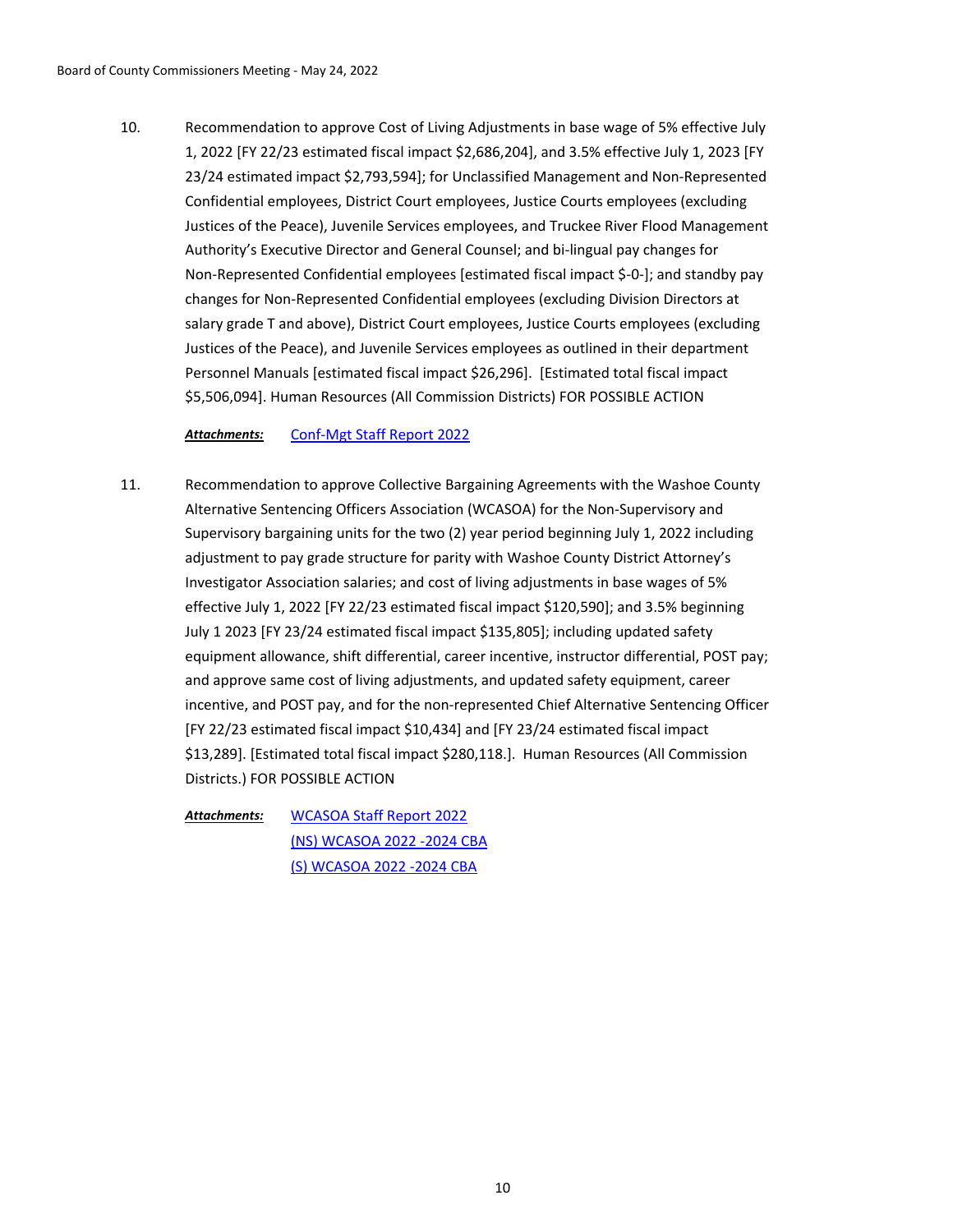Recommendation to approve Collective Bargaining Agreements with the Washoe County Nurses' Association (WCNA) for the Non-Supervisory and Supervisory bargaining units for the two (2) year period beginning July 1, 2022 through June 30, 2024; including pay grade structure adjustments based on critical labor market study conducted by Korn Ferry [estimated fiscal impact \$53,791]; cost of living adjustments in base wages of 5% effective July 1, 2022 [FY 22/23 estimated fiscal impact \$123,977]; and 3.5% beginning July 1, 2023 [FY 23/24 estimated fiscal impact \$128,316]; and eight (8) hours of personal leave credit effective July 2022; and sixteen (16) hours of personal leave credit in January of each of the calendar years 2023 and 2024 [estimated fiscal impact \$-0-]; and updated agreement language regarding salaries and personal leave, holidays, leaves of absence, career development, bilingual differential, deferred compensation, and duration of agreement [estimated fiscal impact \$10,000]. [Total estimated fiscal impact for all fiscal years is \$316,084.] Human Resources. (All Commission Districts.) FOR POSSIBLE ACTION 12.

[WCNA Staff Report 2022](http://washoe-nv.legistar.com/gateway.aspx?M=F&ID=1428dca0-9556-42f6-8172-d696eada8b27.doc) [\(S\) WCNA 22-24 CBA](http://washoe-nv.legistar.com/gateway.aspx?M=F&ID=ae50dcc1-ba46-4341-bb29-8887b8c73e0b.pdf) [\(NS\) WCNA 22-24 CBA](http://washoe-nv.legistar.com/gateway.aspx?M=F&ID=b2dc03b6-4c48-432a-b3bd-96cb0c802ee8.pdf) *Attachments:*

Recommendation to approve Collective Bargaining Agreement with the Washoe County Public Attorneys' Association (WCPAA) for a two (2) year period beginning July 1, 2022 through June 30, 2024; and ratify same; including Cost of Living Adjustments in base wage of 5% effective July 1, 2022 [FY22/23 estimated fiscal impact \$822,486]; and 3.5% beginning July 1, 2023 [FY23/24 estimated fiscal impact \$851,273]; and update agreement language regarding salaries, leave of absence, holidays, bail reform pay, parking allowance, career incentive pay, grievance procedures, and term of agreement [estimated fiscal impact \$186,325]; and approve same for Confidential Attorneys [FY22/23 estimated fiscal impact \$186,171; FY23/24 estimated fiscal impact \$193,282] [total estimated fiscal impact \$2,239,537]. Human Resources. (All Commission Districts.) FOR POSSIBLE ACTION 13.

[WCPAA Staff Report 2022](http://washoe-nv.legistar.com/gateway.aspx?M=F&ID=39472bcf-e704-4beb-ac2a-dcd16d7d7b09.doc) [WCPAA 22-24 CBA](http://washoe-nv.legistar.com/gateway.aspx?M=F&ID=59598a3b-f055-43fe-9f2f-ca37b41180e8.pdf) [WCPAA 22-24 CBA](http://washoe-nv.legistar.com/gateway.aspx?M=F&ID=53a170b0-5fb5-45bc-94f5-ffe220823613.pdf) *Attachments:*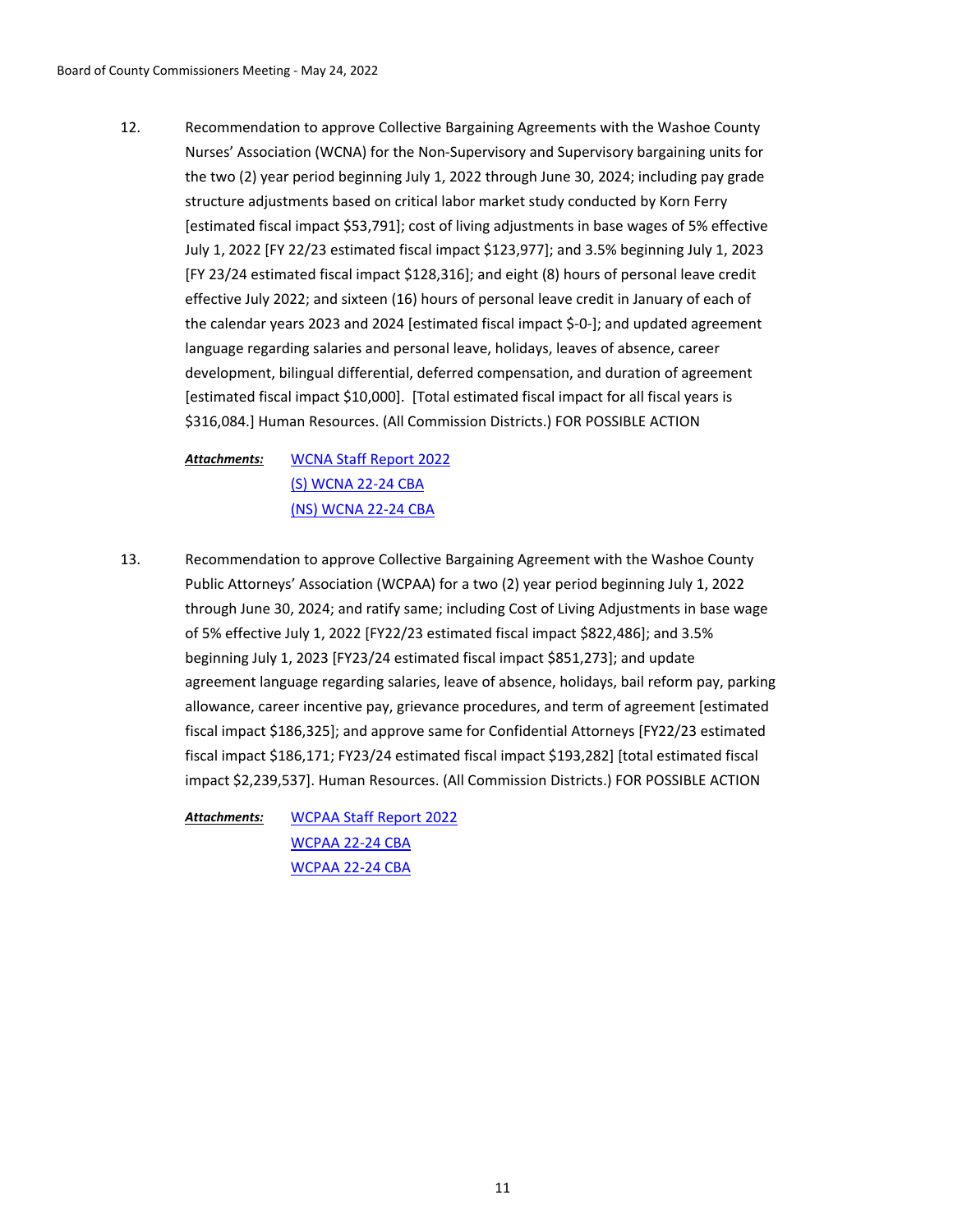Recommendation to approve Collective Bargaining Agreements (CBA) with the Washoe County District Attorney's Investigator Association (WCDAIA) for the Non-Supervisory and Supervisory bargaining units for the two (2) year period beginning July 1, 2022 through June 30, 2024; including cost of living adjustments in base wages of 5% effective July 1, 2022 plus a one-time only lump sum payment of \$2,000 for Non-Supervisory, \$3,000 for Supervisory, effective July 4, 2022 (paid on July 22, 2022), for employees covered under this CBA in effect at the time of the payment [FY 22/23 estimated fiscal impact \$92,691]; and cost of living adjustments in base wages of 3.5% beginning July 1, 2023 plus a one-time only lump sum payment of \$2,000 for Non-Supervisory, \$3,000 for Supervisory, effective July 3, 2023 (paid on July 21, 2023), for employees covered under this CBA in effect at the time of the payment [FY 23/24 estimated fiscal impact \$95,164]; updated stand-by, safety equipment, and bi-lingual pay [estimated total fiscal impact \$5,600]; and updated agreement language regarding salaries, holidays, discipline and grievance, and term of agreement; and approve same salaries, \$3,000 lump sum payment, stand-by pay, bi-lingual pay, and holidays for the non-represented Chief Investigator (DA) [estimated fiscal impact \$26,808 for all fiscal years]. [Total estimated fiscal impact is \$220,263] Human Resources. (All Commission Districts.) FOR POSSIBLE ACTION 14.

[WCDAIA Staff Report 2022](http://washoe-nv.legistar.com/gateway.aspx?M=F&ID=9aba1ba5-8ba4-4a11-863b-7aeaca899f39.doc) [\(S\) WCDAIA 2022-2024 CBA](http://washoe-nv.legistar.com/gateway.aspx?M=F&ID=a3b4bea4-bdb6-45e9-8dad-41aca3ecafbe.pdf) [\(NS\) WCDAIA 2022-2024 CBA](http://washoe-nv.legistar.com/gateway.aspx?M=F&ID=d78d7c7a-9e31-4147-be45-e4365599b72c.pdf) *Attachments:*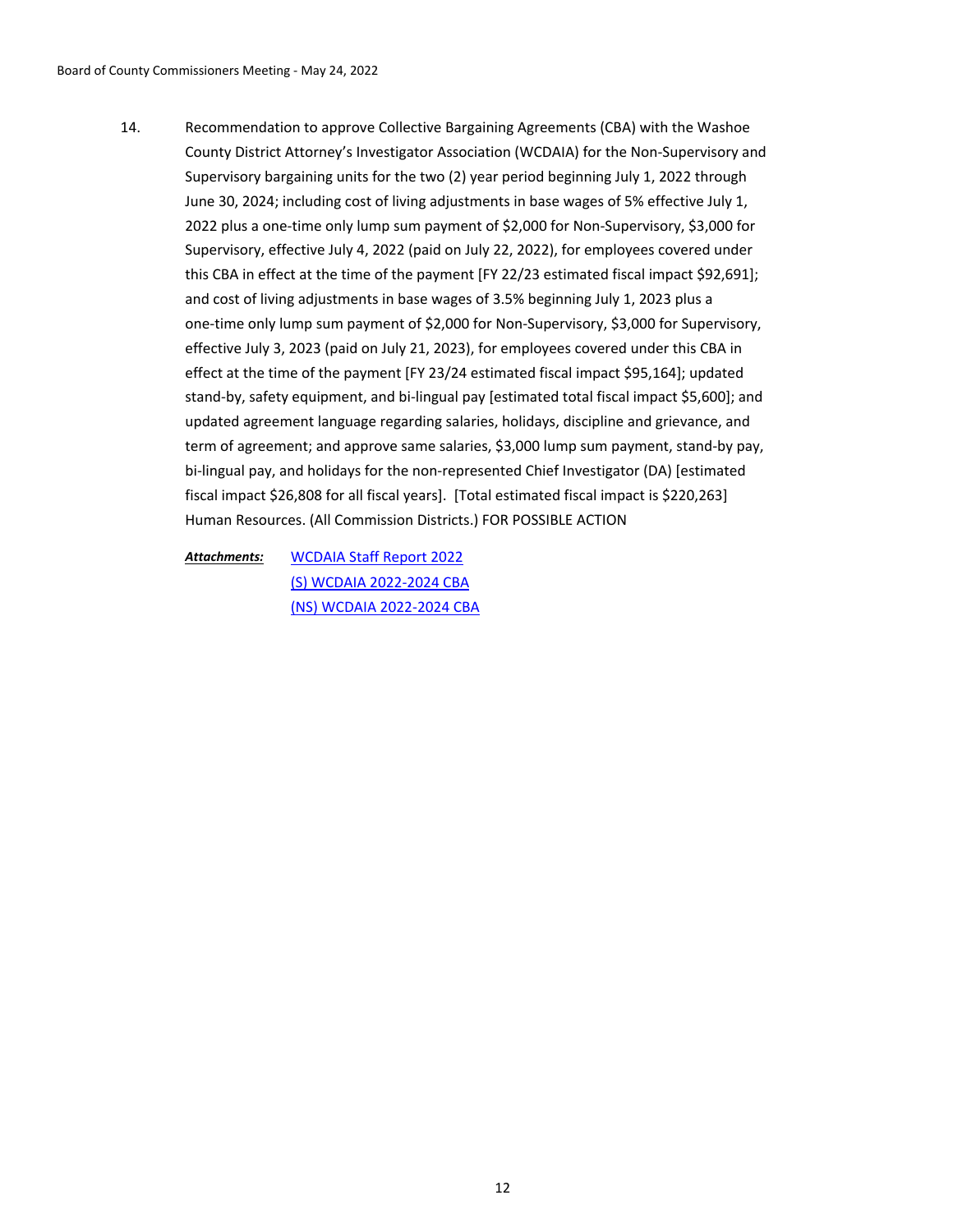Recommendation to authorize the Purchasing and Contracts Manager to purchase eight (8) Chevy Trailblazer AWD from Champion Chevrolet for use by Washoe County Human Services Agency's Senior Services Homemaker Program in an amount not to exceed [\$185,000.00]; approve the transfer of the vehicle to the Human Services Agency fleet managed by Equipment Services and direct the Comptroller's Office to make the appropriate asset adjustments. Human Services Agency. (All Commission Districts.) FOR POSSIBLE ACTION 15.

#### [BCC 05-24-22 TMP6182 Authorize Purchase Eight Trailblazers](http://washoe-nv.legistar.com/gateway.aspx?M=F&ID=c0881b46-639a-4332-8888-3ecb6da836c7.doc)  [\$185,000.00] *Attachments:*

- Recommendation to approve the sole source purchase of the Clearpass Full-Body Security Screening System [\$164,357.12] from Adani Systems, Inc., to screen juveniles for contraband and weapons as they are admitted to the secure detection section of Jan Evans Juvenile Justice Center. Juvenile Services. (All Commission Districts.) FOR POSSIBLE ACTION 16.
	- BCC 05-24-22 Juvenile Services Body Scanner [Adani Body Scanner Sole Source\\_Signed\\_05-04-22](http://washoe-nv.legistar.com/gateway.aspx?M=F&ID=8da9f07d-13ee-45dc-8428-811efffbcac4.pdf) [Adani Quote Clearpass Body Scanner](http://washoe-nv.legistar.com/gateway.aspx?M=F&ID=0163095f-b248-44d2-b47a-8206744ec222.pdf) *Attachments:*
- Recommendation to 1) accept Coronavirus State and Local Fiscal Recovery Funds (SLFRF) allocation from the City of Sparks in the amount of [\$704,408;], with a retroactive period from September 1, 2021, through June 30, 2022, during which time all funds must be incurred and expended; 2) retroactively authorize the County Manager to sign sub-award document and direct the Comptroller's Office to make the necessary budget amendments. Manager's Office. (All Commission Districts.) FOR POSSIBLE ACTION 17.

20220524 Staff Report Sparks ARPA Acceptance [Washoe Country- ARPA Subrecipient Award Provisions Notice](http://washoe-nv.legistar.com/gateway.aspx?M=F&ID=54e94873-dd21-443c-8385-1719cafb6dbb.pdf)  Signed 5.10.22 *Attachments:*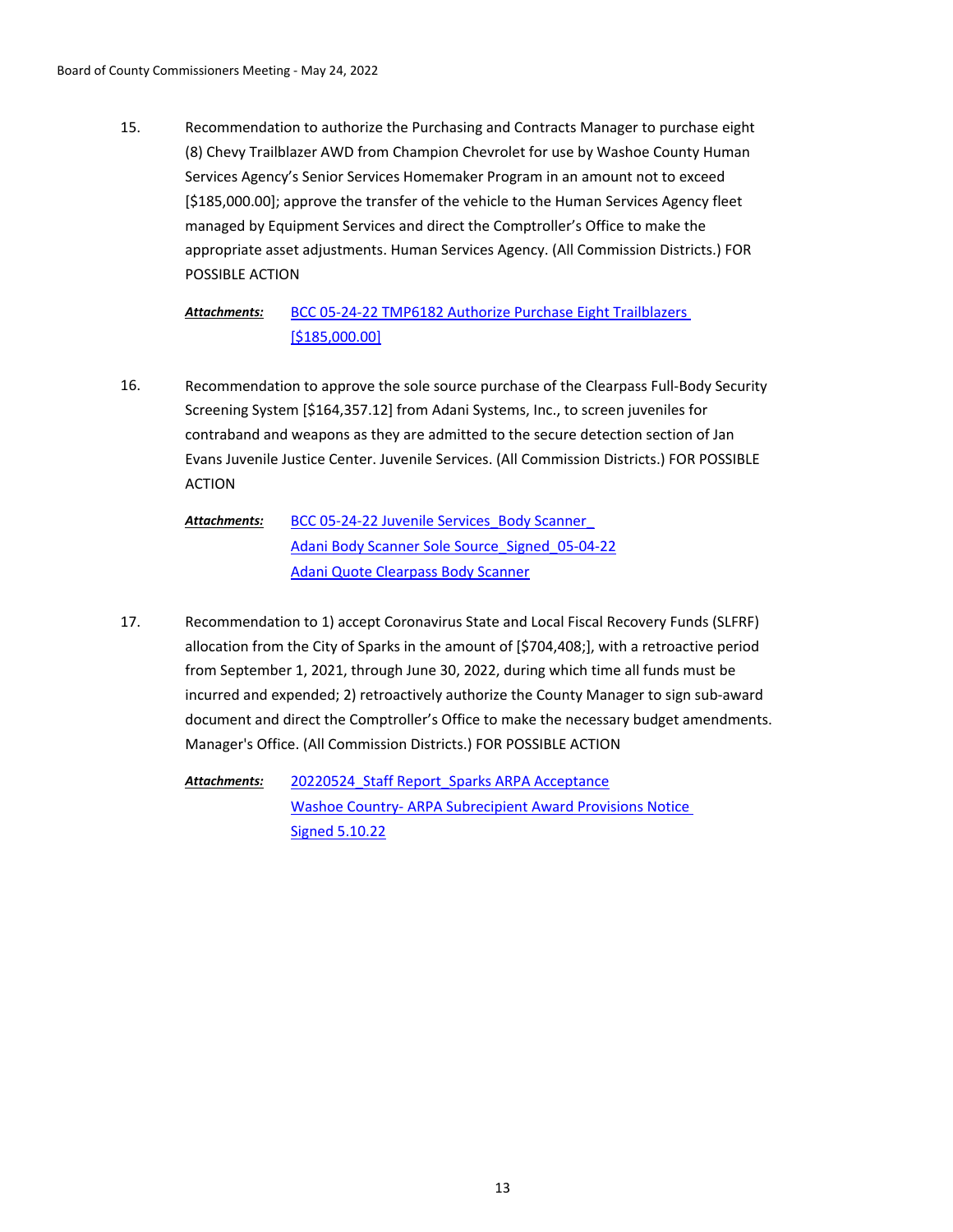- Recommendation to approve allocation of American Rescue Plan Act funds through the Coronavirus State Fiscal Recovery Fund and Coronavirus Local Fiscal Recovery Fund in a total amount of \$2,902,258.66 and possible approval of recommended allocations of the funds and direction to the Comptroller's Office to make necessary net zero cross-fund and cross-functional budget appropriation transfers, for the proposed projects as follows: 18.
	- 26. Washoe County Sheriff's Office Security Upgrade \$2,000,000

27. Regional COVID-19 Wastewater Surveillance Research - \$504,258.66

28. Wilbur D. May Museum (assistance for recovery of lost revenue due to closure on account of the COVID pandemic) - \$200,000

29. Recruitment & Retention Incentive Program - \$150,000

30. Washoe Wellness Center (an on-site fitness facility for use by county employees in connection with work) - \$48,000

The proposed projects fall within the American Rescue Plan Act (and the Coronavirus State Fiscal Recovery Fund and Coronavirus Local Fiscal Recovery Fund) eligible uses, include a proposed implementation process, and come with extensive compliance and reporting requirements. Final allocations may vary from those proposed based on information developed during this item. Manager's Office. (All Commission Districts.) FOR POSSIBLE ACTION

Attachments: BCC 5-24-22\_OCM\_SLFRF\_Projects\_May2022\_Revised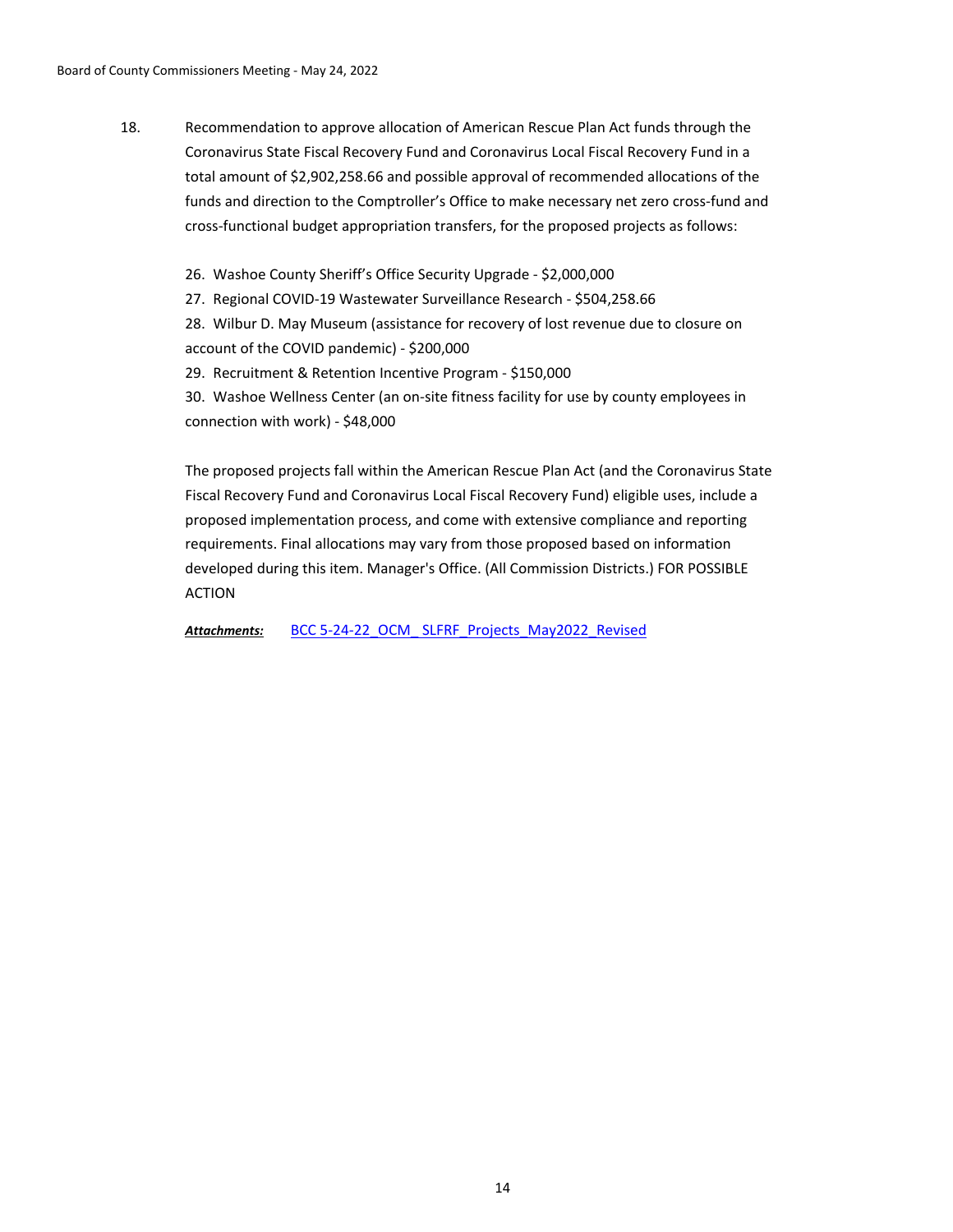Recommendation to approve the Interlocal Agreement for the Sharing of Costs for COVID-19 Research and, in accordance with NRS 244.1505, to approve a subgrant of American Rescue Plan Act funds through the Coronavirus State and Local Fiscal Recovery Funds (SLFRF), to the City of Sparks in an amount not to exceed \$504,258.66 for Washoe County's regional share of the research and monitoring of SARS-CoV-2 presence in wastewater and community prevalence monitoring due to the COVID-19 pandemic; with a grant period retroactive from September 1, 2021 through December 30, 2022, and if approved, authorize the County Manager to sign the Washoe County Subgrant Agreement between Washoe County and the City of Sparks; and approve the Resolution necessary for same. Manager's Office. (All Commission Districts.) FOR POSSIBLE ACTION 19.

[Sparks SLFRF-ARPA Award BCC 5-24-22](http://washoe-nv.legistar.com/gateway.aspx?M=F&ID=4773ca36-0f74-4972-84d1-d0f6b640f979.doc) [ILA Wastewater Signed by Sparks](http://washoe-nv.legistar.com/gateway.aspx?M=F&ID=beaaa88c-03d5-4053-9fb0-db2822bd0716.pdf) ARPA Subaward Agreement City of Sparks (1) [EXHIBIT A - SOW\\_City of Sparks](http://washoe-nv.legistar.com/gateway.aspx?M=F&ID=176c964e-58ed-4465-8b11-a85a2ecf5a64.docx) EXHIBIT B-Project Budget City of Sparks (1) [Insurance Exhibit C - Regional COVID-19 Wastewater Surveillance](http://washoe-nv.legistar.com/gateway.aspx?M=F&ID=d8408ea2-4047-4f48-88fc-217acc82e433.docx)  Research Resolution ARPA subgrant City of Sparks WC NOSA City of Sparks *Attachments:*

Recommendation to approve the Axon contract for the Washoe County Sheriff's Office and enter a new contract with Axon Enterprise, Inc. for a fifty-five month term at a cost not to exceed [year one \$42,327.14, year two \$85,636.92, year three \$85,636.92, year four \$85,636.92, year five \$85,637.10] annually, or [\$384,875.00] for the full sixty months; to support Body Worn Cameras, fleet car cameras, and less lethal (Tasers), and other support services offered by Axon Enterprise, Inc. Sheriff. (All Commission Districts.) FOR POSSIBLE ACTION 20.

> [BCC 05-24-22 - Sheriff - Axon Contract \[\\$384,875\]](http://washoe-nv.legistar.com/gateway.aspx?M=F&ID=18e922e8-4c51-4c72-9b19-05f38e1a07d4.doc) [Sole Source - Axon Contract BCC 5-24-22](http://washoe-nv.legistar.com/gateway.aspx?M=F&ID=26f9a092-f556-4c7f-9d18-e56a4045d1e8.pdf) Sole Source Axon Camera ENG Letter [Sole Source\\_CEW\\_ENG](http://washoe-nv.legistar.com/gateway.aspx?M=F&ID=1f28da30-7d99-4d1f-8409-fc9eb5815dad.DOCX) [Washoe County Sheriff's Office - NV - \(22\)OSP7+ Premium,](http://washoe-nv.legistar.com/gateway.aspx?M=F&ID=bb1db767-bca5-462e-9150-e9293f49aaf8.pdf)  (4)Fleet 3 Advanced (add-on) (1) *Attachments:*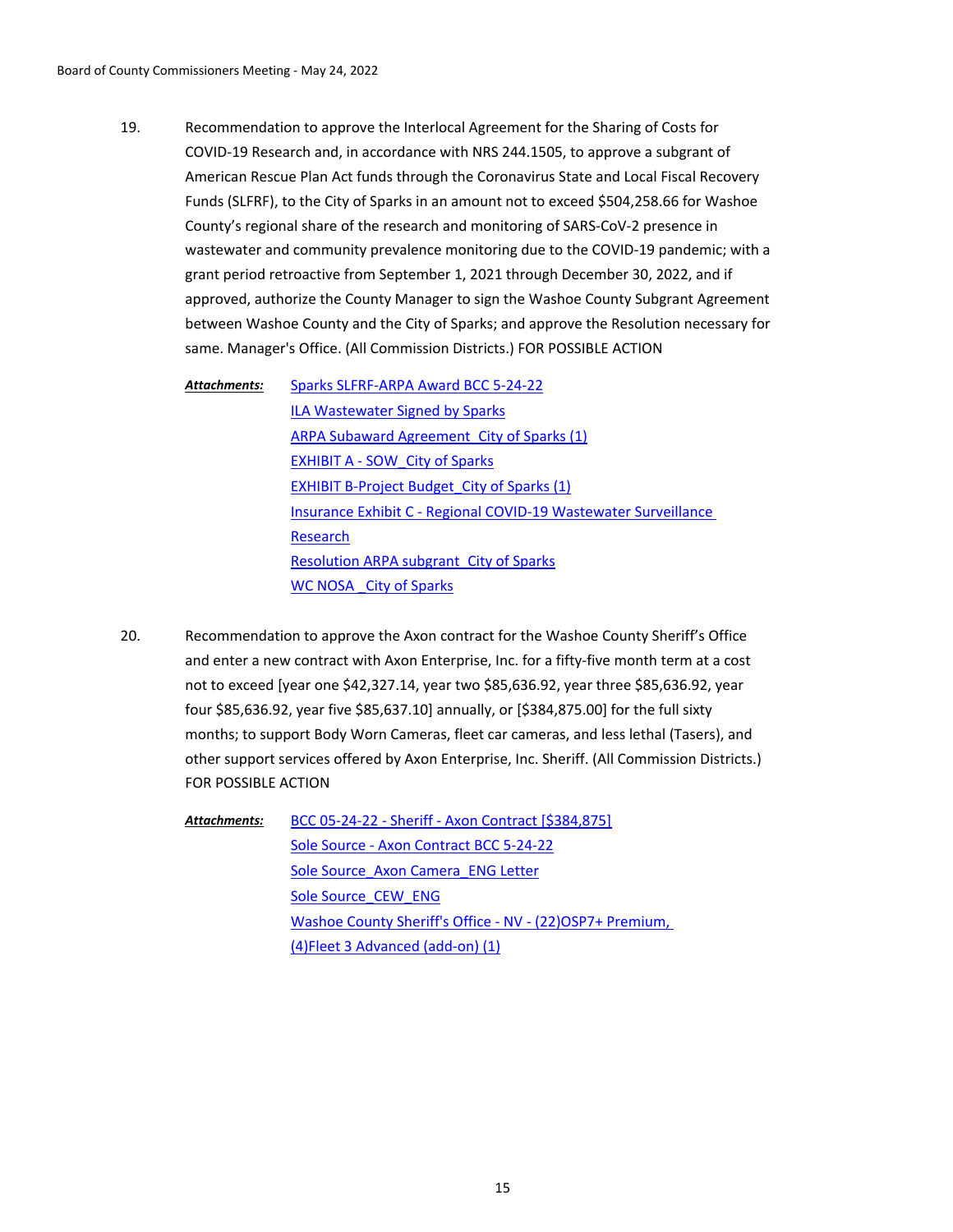Introduction and first reading of an ordinance amending Washoe County Code Chapter 5 (Administration and Personnel) by revising provisions to clarify the duties of the county manager and chief information officer; and amending Washoe County Code Chapter 15 (County Finances; Purchasing) by repealing redundant provisions and the Washoe County Bond Bank ordinance; adding a section levying a \$25.00 handling charge for payments denied by a bank; and revising provisions related to: definitions pertaining to accounting systems and policies; the basis of accounting for various fund types; the creation and abolishment of county funds; definitions pertaining to property control; property control requirements; policies and procedures related to donations of property, cash contributions and grant funding; procedures for lost or abandoned property; procedures for receiving cash and negotiable instruments; the collections division; procedures for establishing new accounts; the composition of the investment committee; the time period between reviews of rates charged by the county for its various services; overpayments to the county and refunds; updating the responsibilities of the department of finance; removing references to the director of finance and creating the position of chief financial officer; the powers and duties of the comptroller; the position of budget manager; and the powers and duties of the purchasing and contracts manager, including increasing the limit for purchasing supplies, materials, equipment and contractual services from \$100,000 or less to \$300,000 or less; and all matters necessarily connected therewith and pertaining thereto. If supported, set the public hearing for second reading and possible adoption of the Ordinance for June 21, 2022. Manager's Office. (All Commission Districts.) FOR POSSIBLE ACTION 21.

*Attachments:*

[Staff Report Updates to County Code Chapters 5 and 15 May](http://washoe-nv.legistar.com/gateway.aspx?M=F&ID=510167ec-b6bb-4013-9e9d-945d1390702d.doc)  2022- CV and JG final edits [Ordinance-- Clean Copy-- Chapter 15- Property Control Grants IC](http://washoe-nv.legistar.com/gateway.aspx?M=F&ID=3008285e-4b6c-4be5-953d-14b37cf6937d.docx)  Dept Finance- May 2022 [Ordinance-- Working Copy-- Chapter 15- Property Control Grants](http://washoe-nv.legistar.com/gateway.aspx?M=F&ID=96fea23a-f7c1-429f-a2ff-8bf177f78f1c.docx)  IC Dept Finance- May 2022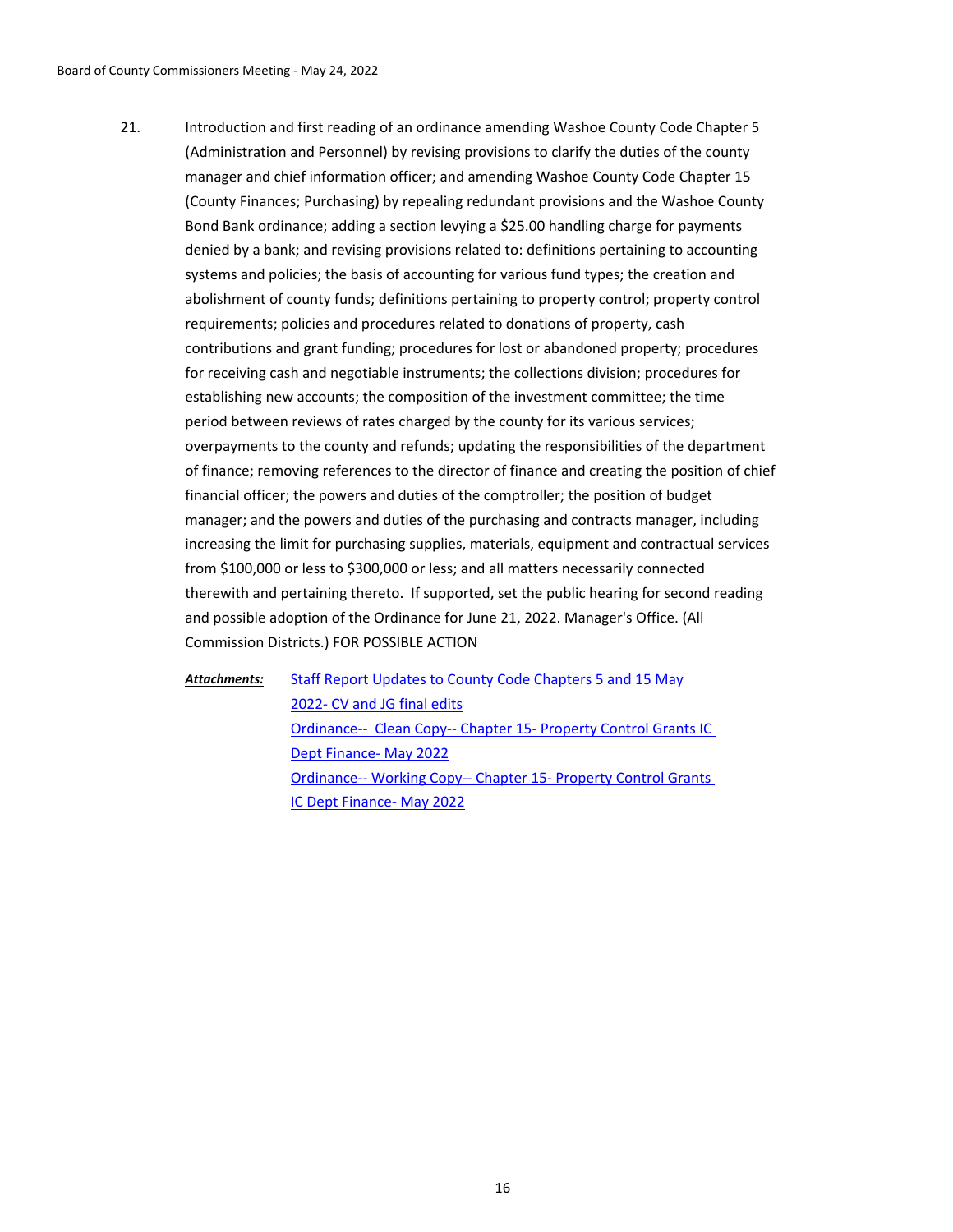# **Public Hearing. (Note: Due to public testimony and discussion, time expended on the item in this category can vary.)**

*(Note: Items listed under this heading only will be heard at or after the noted time. In no case will it be heard before the stated time. Due to public testimony and discussion, time expended on the item in this category can vary.)*

Public Hearing: Appeal of the Washoe County Board of Adjustment's denial of Variance Case Number WPVAR22-0001 (Herz-Callahan Side Yard Setback Reduction) which sought a variance to reduce the required side yard setback on the north side of the parcel from five (5) feet to one (1) foot in order to enlarge the existing bedroom wing of the current home on the property and add a second level bedroom. 22.

The applicant is GilanFarr Architecture, and the property owner is Susan Herz-Callahan Family Trust et al. The project is located at 1710 Lakeshore Blvd., Incline Village, NV 89451. The Assessor's Parcel Number is 130-332-12. The parcel of land is approximately 0.192 acres in size with a master plan designation and regulatory zone of East Shore, within the Tahoe Area Plan. Variances are authorized in Article 804 of the Washoe County Development Code. Community Services. (Commission District 1.) FOR POSSIBLE ACTION

[BCC 5-24-22 - Staff Report - Appeal WPVAR22-0001](http://washoe-nv.legistar.com/gateway.aspx?M=F&ID=5bd362df-53e4-4255-b64a-1b0683d6729d.doc)  Herz-Callahan [BCC 5-24-22 - Attachment A - BOA Action Order](http://washoe-nv.legistar.com/gateway.aspx?M=F&ID=b1293448-5298-4bcb-879a-82922828da69.pdf) [BCC 5-24-22 - Attachment B - BOA Staff Report](http://washoe-nv.legistar.com/gateway.aspx?M=F&ID=cdd6e7f1-84db-4b26-949e-96d369aebd38.pdf) [BCC 5-24-22 - Attachment C - Partial BOA Minutes March 3, 2022](http://washoe-nv.legistar.com/gateway.aspx?M=F&ID=7dfb2e2e-cbb8-41e2-805f-d800aa06f0bb.pdf) [BCC 5-24-22 - Attachment D - WPVAR22-0001 Possible](http://washoe-nv.legistar.com/gateway.aspx?M=F&ID=05bf8f87-1ad3-45bb-9ded-2e5410123f50.pdf)  Conditions of Approval [BCC 5-24-22 - Attachment E - Appeal Application](http://washoe-nv.legistar.com/gateway.aspx?M=F&ID=f44e78d6-04ec-4d40-9613-4a3154b38a25.pdf) [BCC 5-24-22 - Attachment F - Video Recording of BOA Meeting](http://washoe-nv.legistar.com/gateway.aspx?M=F&ID=152e34ad-116e-467f-b090-e67e5074ae4e.pdf) [BCC 5-24-22 - Attachment G - WPVAR22-0001 BOA Staff](http://washoe-nv.legistar.com/gateway.aspx?M=F&ID=1d3f28ce-8034-455c-b49e-aa717443dd9d.pdf)  Presentation [BCC 5-24-22 - Attachment H - WPVAR22-0001 BOA Applicant](http://washoe-nv.legistar.com/gateway.aspx?M=F&ID=7a2e95be-a86b-4526-b2a7-590658cb4e3d.pdf)  **Presentation** [BCC 5-24-22 - Attachment I - Public Comment after BOA Staff](http://washoe-nv.legistar.com/gateway.aspx?M=F&ID=297b69cd-5eea-4d34-91e6-237a6da2aa71.pdf)  Report [BCC 5-24-22 - Attachment J - Agency Review Comment after BOA](http://washoe-nv.legistar.com/gateway.aspx?M=F&ID=5428bdd7-ffa2-4b87-b37c-22aa5ae5da54.pdf)  Staff Report *Attachments:*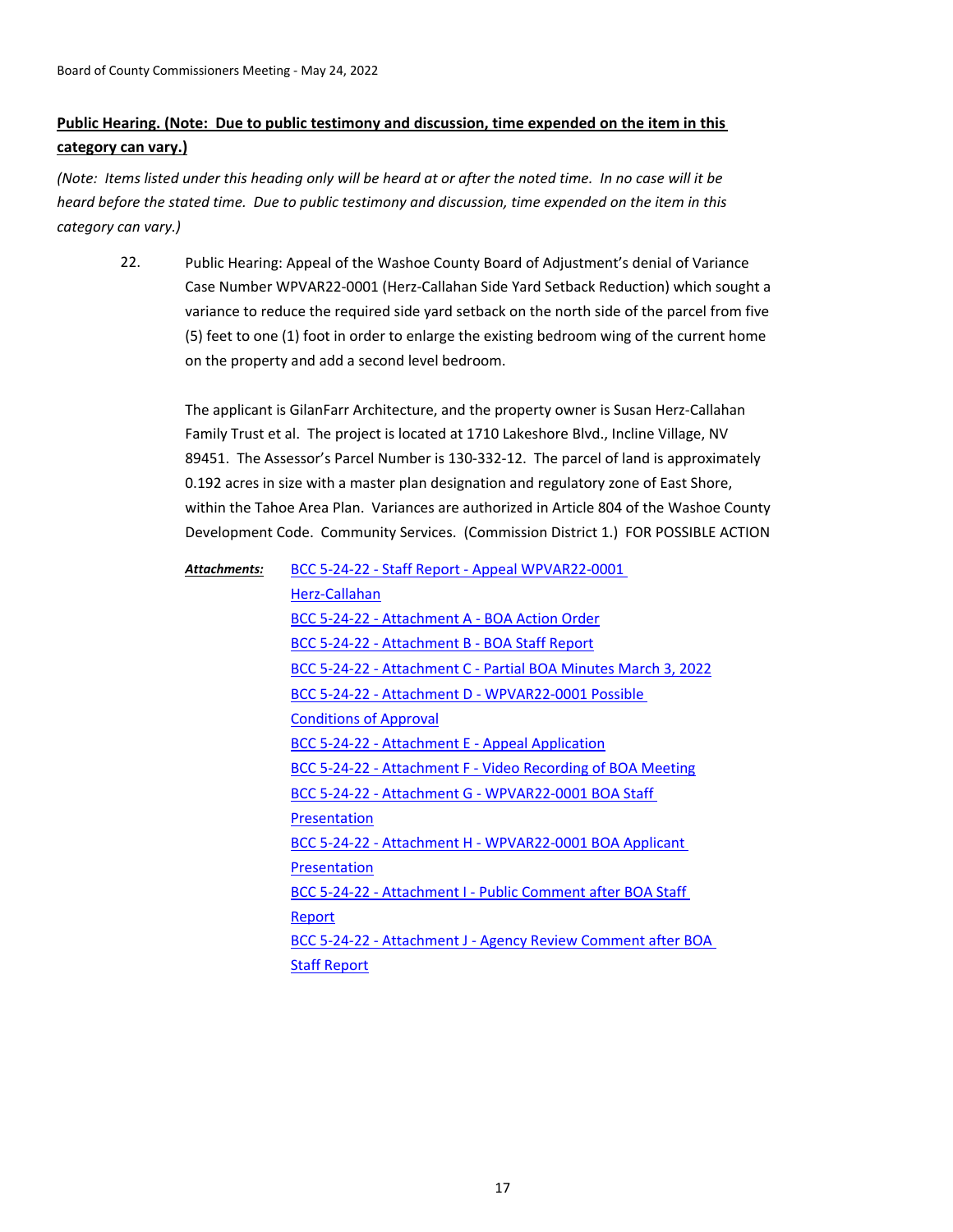Public Hearing: Second reading and possible adoption of Washoe County Code Chapter 95, governing parks and recreation; repealing the entire existing Chapter 95, and enacting a new ordinance that revises and replaces Chapter 95 provisions governing parks and open space, including but not limited to the Definitions applicable to the chapter, Open Space and Regional Parks Commission, Powers and Duties of the Director, Enforcement of the chapter, use of vehicles and non-motorized vehicles, domestic animals, and visitor conduct. The proposed ordinance amends provisions regarding the Open Space and Regional Parks Commission to reflect applicable Nevada law; gives the Director power to designate employees as enforcement officials, appoint personnel authorized to collect fees, and approve special activity permits in certain circumstances; grants the Regional Parks and Open Space Commission authority to approve and establish a schedule of proposed fees for park facilities, recreation programs and special events and activities; establishes a requirement for a group use permit for activities involving more than 25 persons; expands provisions regarding concession/commercial operations in county parks, establishing a requirement for a permit; establishes a permit requirement for commercial/professional filming and photography to incorporate the previously enacted policy exempting small scale photography and filming from the permit requirement; allows use of unmanned aerial apparatuses (drones) if nondisturbing and nonthreatening, and allows the Director to prohibit use of drones in parks or portions of county parks; enacts provisions regarding use of operator-propelled vehicles including bicycles and electric bicycles in parks, granting the Director discretion to prohibit such use and requiring operators to restrict speed and safely operate the vehicle; expands the Director's ability to prohibit smoking, fires, or any open flames based on fire risk and weather conditions; prohibits pyrotechnics and liquid or solid fuel model rockets in county parks; generally prohibits smoking and vaping in parks, but allows the Director to designate specific smoking areas; clarifies provisions regarding camping, including granting the Director authority to limit or prohibit certain recreational vehicles based on conditions and characteristics of individual campsites; requires appropriate food storage on campsites; clarifies that persons lawfully camping may gather downed deadwood for lawful campfires; and establishes provisions regarding enforcement including that it is unlawful to violate a provision of the chapter, allows for an enforcement official to exclude a person violating the chapter from county parks with appropriate notice, grants citation power to enforcement officials, establishes criminal and civil penalties with appropriate notice. Community Services. (All Commission Districts.) FOR POSSIBLE ACTION 23.

### [BCC 05-24-22 - Staff Report - Chapter 95 amendment](http://washoe-nv.legistar.com/gateway.aspx?M=F&ID=dd40846f-cc89-4b91-8457-f1a902c214b9.doc) [BCC 05-24-22 - WCC Chpt. 95 - WORKING COPY](http://washoe-nv.legistar.com/gateway.aspx?M=F&ID=d27a06ed-35c8-47ca-8983-de0e4c8fb1f8.docx) [BCC 05-24-22 - WCC Chpt. 95 - final for signature](http://washoe-nv.legistar.com/gateway.aspx?M=F&ID=8514f5ca-2798-4146-b336-be6ff43379e7.docx) *Attachments:*

#### **End Of Scheduled Public Hearings**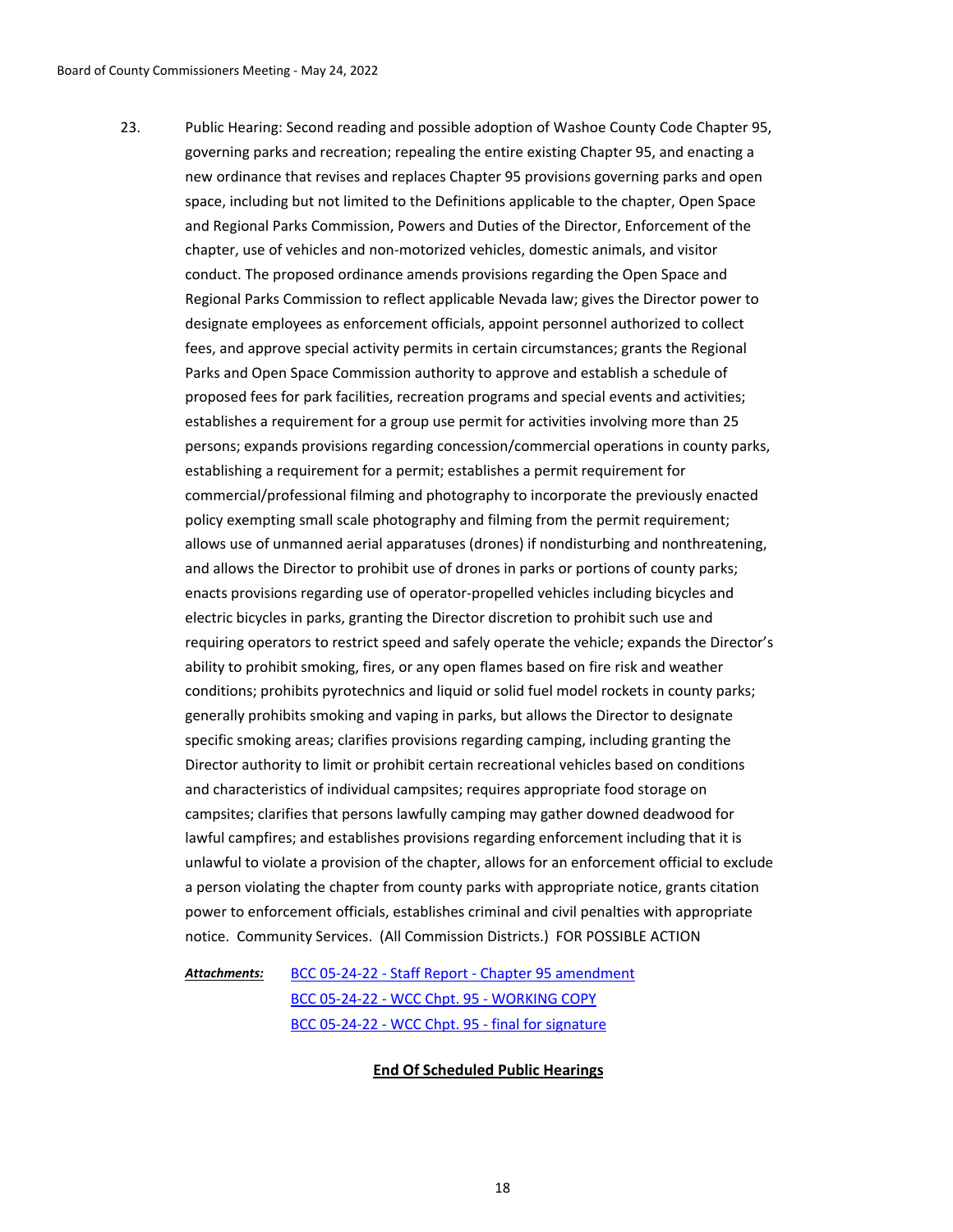- 24. Public Comment. Comment heard under this item will be limited to three minutes per person and may pertain to matters both on and off the Commission agenda. The Commission will also hear public comment during individual action items, with comment limited to three minutes per person. Comments are to be made to the Commission as a whole.
- 25. Commissioners'/County Manager's announcements, reports and updates to include boards and commissions updates, requests for information or topics for future agendas. (No discussion among Commissioners will take place on this item.)

# **Adjournment**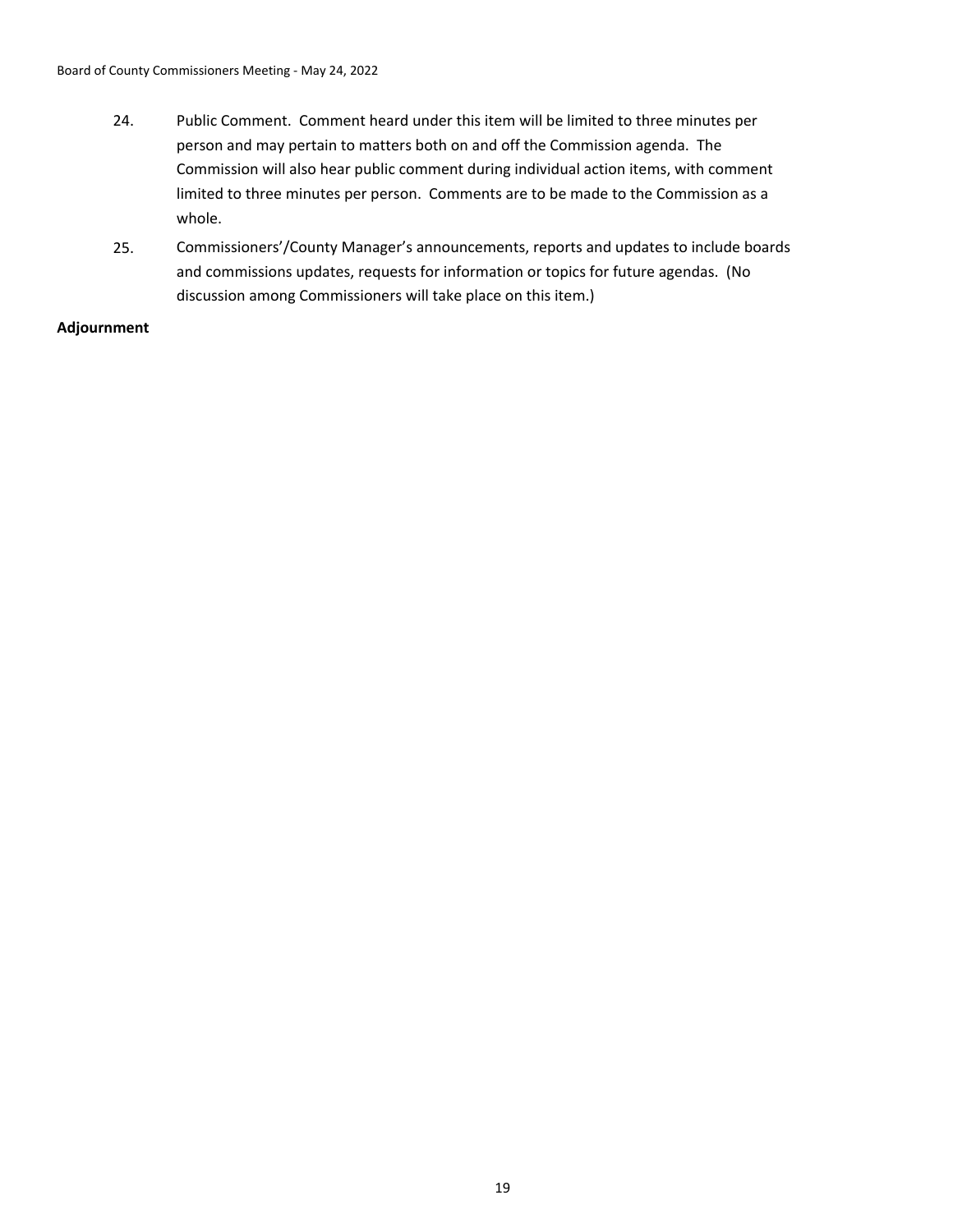Various boards/commissions the Washoe County Commissioners may be a member of or liaison to:

### Chair Hartung

- Community Homelessness Advisory Board (alternate)
- EDAWN (Economic Development Authority of Western Nevada)
- Nevada Association of Counties Board of Directors (NACO)
- Regional Transportation Commission
- Truckee Meadows Regional Planning Agency Governing Board
- Truckee Meadows Water Authority Board
- Truckee River Flood Management Authority
- Washoe County Stadium Authority
- Washoe County Investment Committee
- Western Regional Water Commission

## Vice-Chair Hill

Community Homelessness Advisory Board Downtown Reno Business Improvement District EDAWN (Economic Development Authority of Western Nevada) (alternate) Nevada Tahoe Conservation District Board of Supervisors Regional Transportation Commission (alternate) Tahoe Prosperity Center Board of Directors Tahoe Regional Planning Agency Governing Board Tahoe Transportation District Board of Directors Tahoe Transportation Commission Truckee Meadows Regional Planning Agency Governing Board Truckee Meadows Water Authority Board Truckee River Flood Management Authority Washoe County Internal Audit Committee (alternate) Washoe County Investment Committee Washoe County Legislative Liaison Washoe County Stadium Authority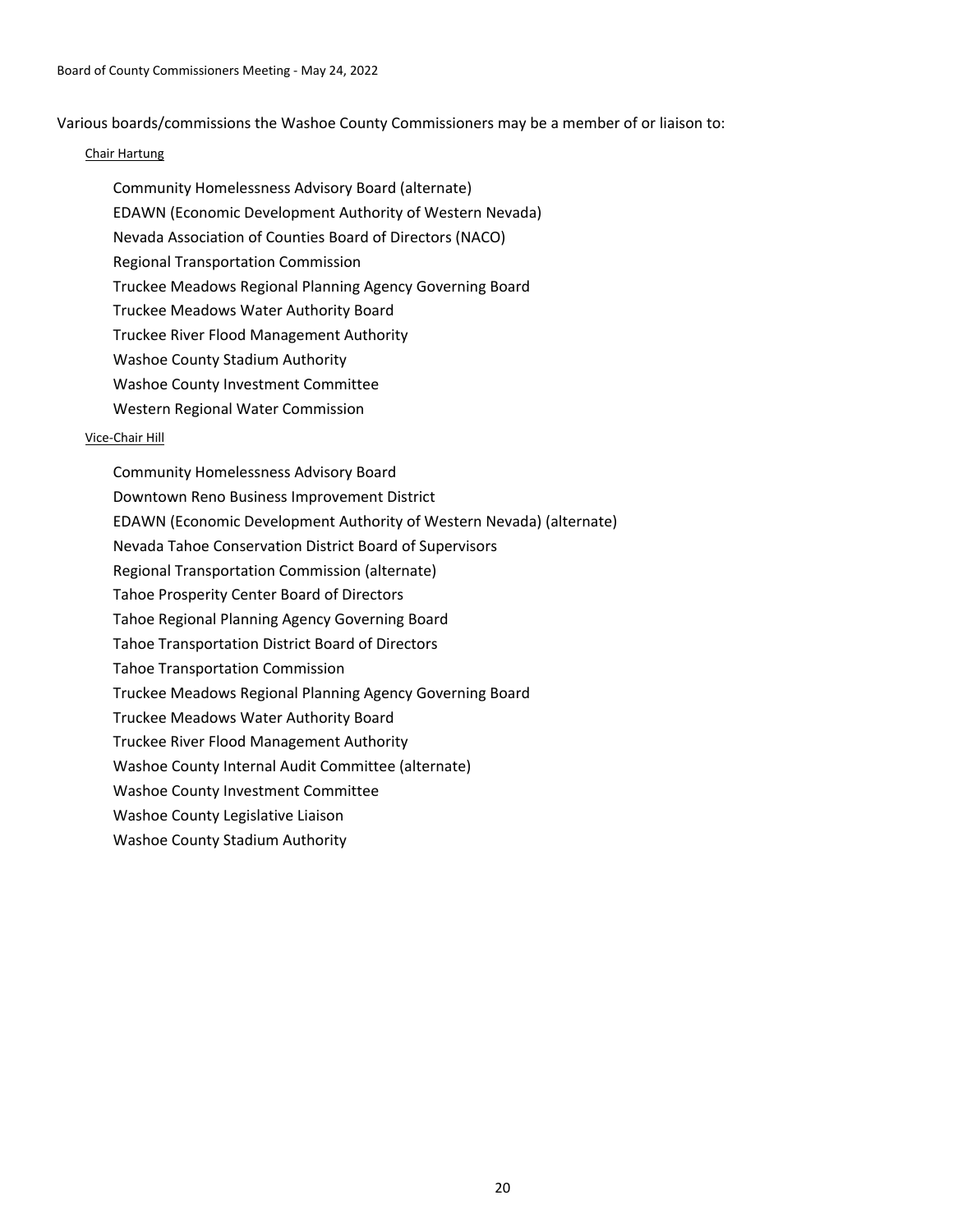#### Commissioner Lucey

Community Homelessness Advisory Board Nevada Association of Counties Board of Directors (NACO) Regional Transportation Commission Reno-Sparks Convention & Visitors Authority Tahoe Regional Planning Agency Governing Board (alternate) Tahoe Transportation District Board of Directors (alternate) Tahoe Transportation Commission (alternate) Truckee Meadows Water Authority Board (alternate) Truckee River Flood Management Authority (alternate) Washoe County Criminal Justice Advisory Committee Washoe County District Board of Health Washoe County Legislative Liaison Washoe County School District Capital Funding Protection Committee Washoe County School District Oversight Panel Washoe County Stadium Authority (alternate) Western Nevada Development District (WNDD) (alternate) Western Regional Water Commission

### Commissioner Jung

Washoe County Animal Services Advisory Board Downtown Reno Business Improvement District (alternate) Nevada Tahoe Conservation District Board of Supervisors (alternate) Nevadaworks (alternate) Regional Transportation Commission (alternate) Truckee Meadows Water Authority Board (alternate) Truckee River Flood Management Authority (alternate) Washoe County Open Space and Regional Parks Commission Liaison Washoe County Senior Services Advisory Board Liaison Washoe County Stadium Authority (alternate)